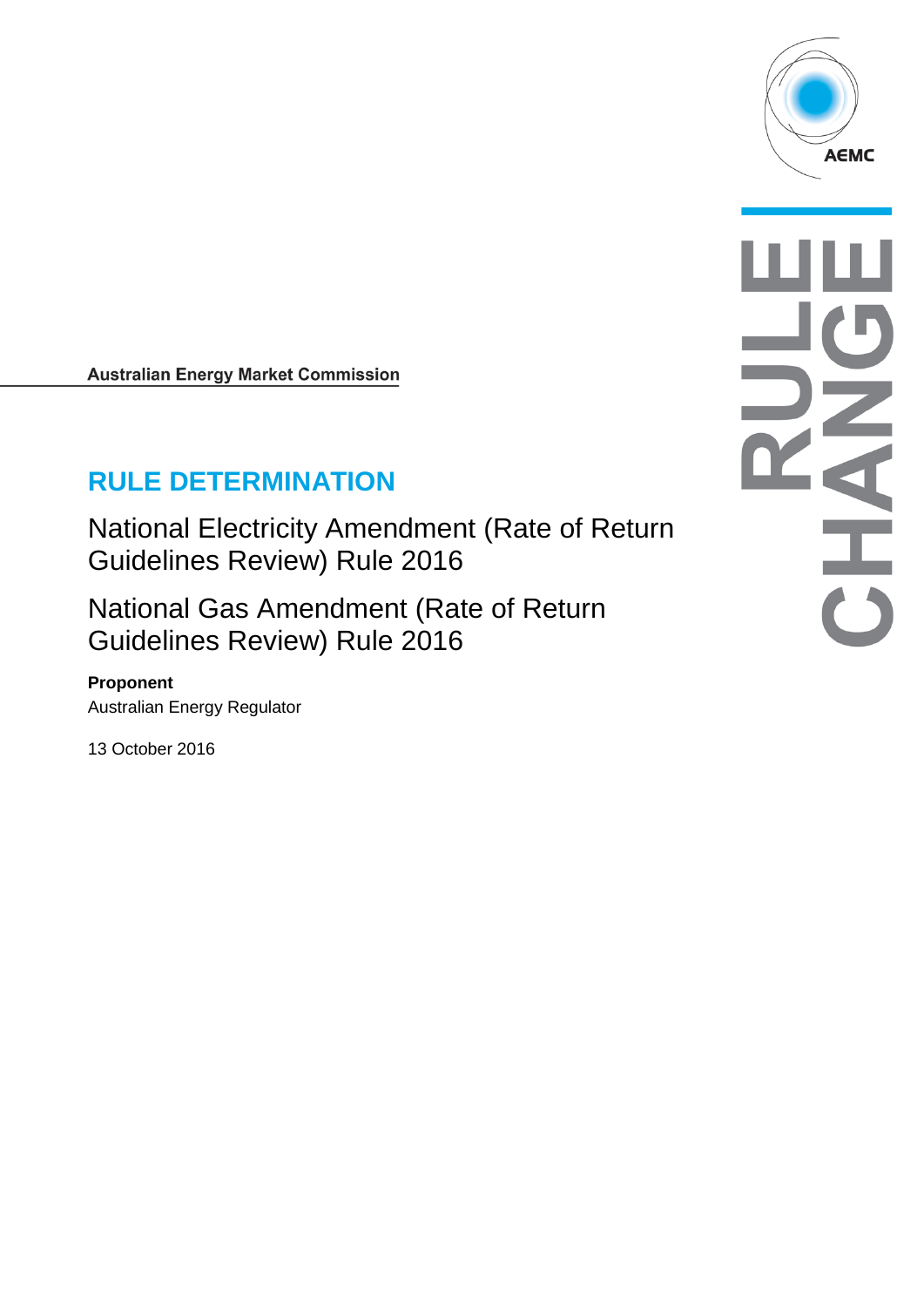#### **Inquiries**

Australian Energy Market Commission PO Box A2449 Sydney South NSW 1235

**E**: aemc@aemc.gov.au **T**: (02) 8296 7800 **F**: (02) 8296 7899

Reference: ERC0207 / GRC0038

#### **Citation**

AEMC, Rate of Return Guidelines Review, Rule Determination, 13 October 2016, Sydney

#### **About the AEMC**

The AEMC reports to the Council of Australian Governments (COAG) through the COAG Energy Council. We have two functions. We make and amend the national electricity, gas and energy retail rules and conduct independent reviews for the COAG Energy Council.

This work is copyright. The Copyright Act 1968 permits fair dealing for study, research, news reporting, criticism and review. Selected passages, tables or diagrams may be reproduced for such purposes provided acknowledgement of the source is included.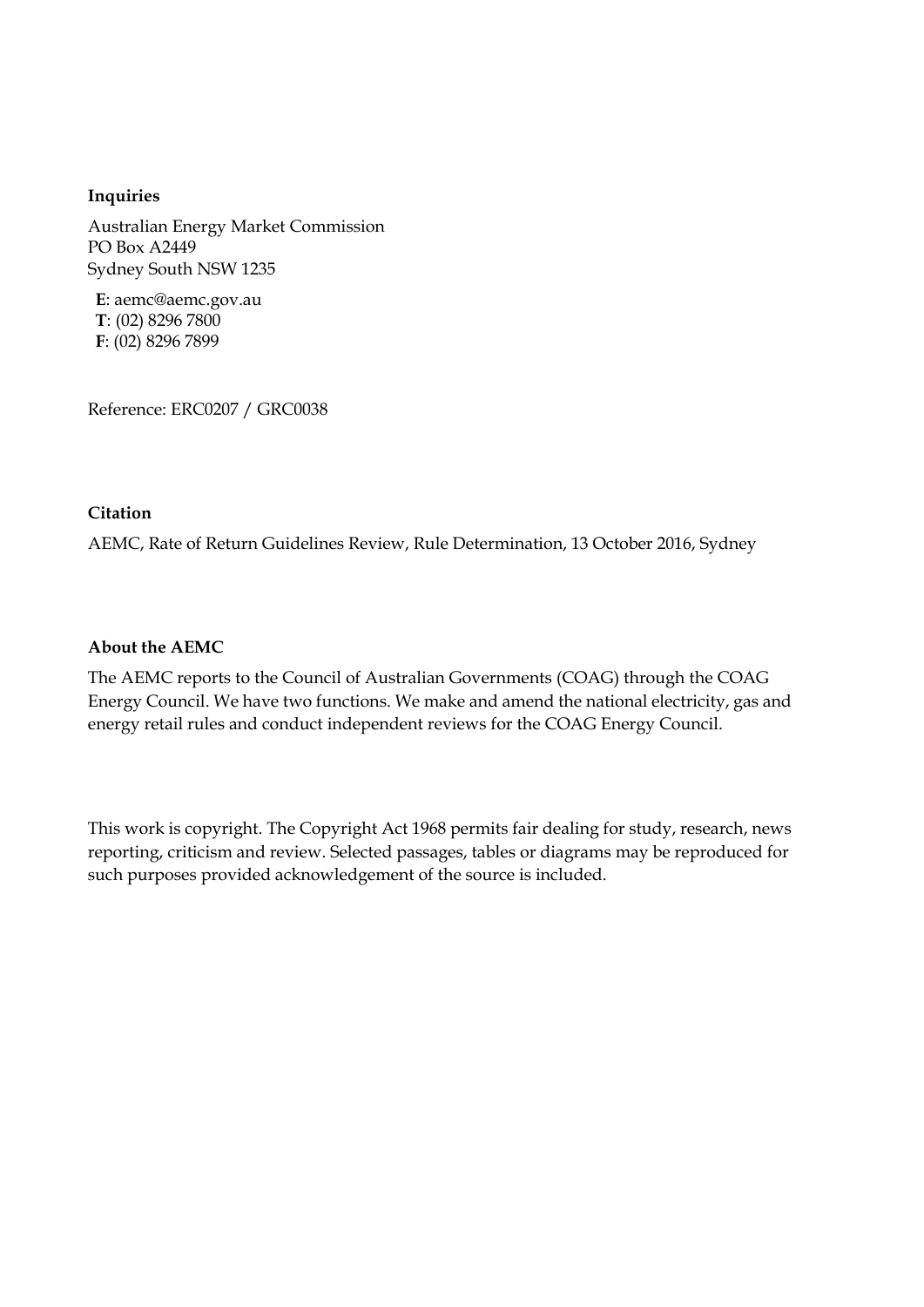## **Summary**

The Australian Energy Market Commission (the Commission) has made final rules under the National Electricity Rules (NER) and National Gas Rules (NGR) to extend the timeframe of the first review of the Rate of Return Guideline from three years to five years. This requires the Australian Energy Regulator (AER) and Economic Regulation Authority (ERA) of Western Australia to review their Rate of Return Guidelines by no later than 17 December 2018. This rule has been made in response to a rule change request submitted by the AER.

The final rule under the NER also includes a specific transitional arrangement to provide additional regulatory certainty for a number of service providers. These service providers are TasNetworks, Power and Water Corporation, Ausgrid, Endeavour Energy, Essential Energy, and ActewAGL.

The Commission determined that it should make the rules as proposed by the AER, as it considers they will, or are likely to, contribute to the achievement of the national electricity and national gas objectives. This is because the rules will promote efficient investment in electricity and gas services for the long term interests of consumers.

In extending the time to review the Rate of Return Guideline, the rules provide an opportunity for the outcomes of the Federal Court of Australia decisions related to the New South Wales and Australian Capital Territory limited merits review processes to be taken into account in the next Guideline review process. Including relevant, up-to-date information in the Guideline has the potential to reduce regulatory costs, and lower the risk of (and costs associated with) reviews of future regulatory determinations and decisions.

The AER may become the economic regulator for Western Australian gas pipeline operators in 2018 as part of reforms currently being progressed by the Government of Western Australia. However, this transfer is not yet confirmed. If the proposed transfer does not occur, the final rule will require the ERA to review its Rate of Return Guideline by 18 December 2018.

The Commission adopted an expedited process in considering this rule change request as it considered that the proposed rules were unlikely to have a significant impact on the National Electricity Market, gas market, or the regulation of pipeline services. No objections to using this process were received. The Commission also extended the time between the publication of the consultation paper and the final determination by two weeks to allow more time to consider submissions to the consultation paper. Stakeholders provided 13 written submissions to this process.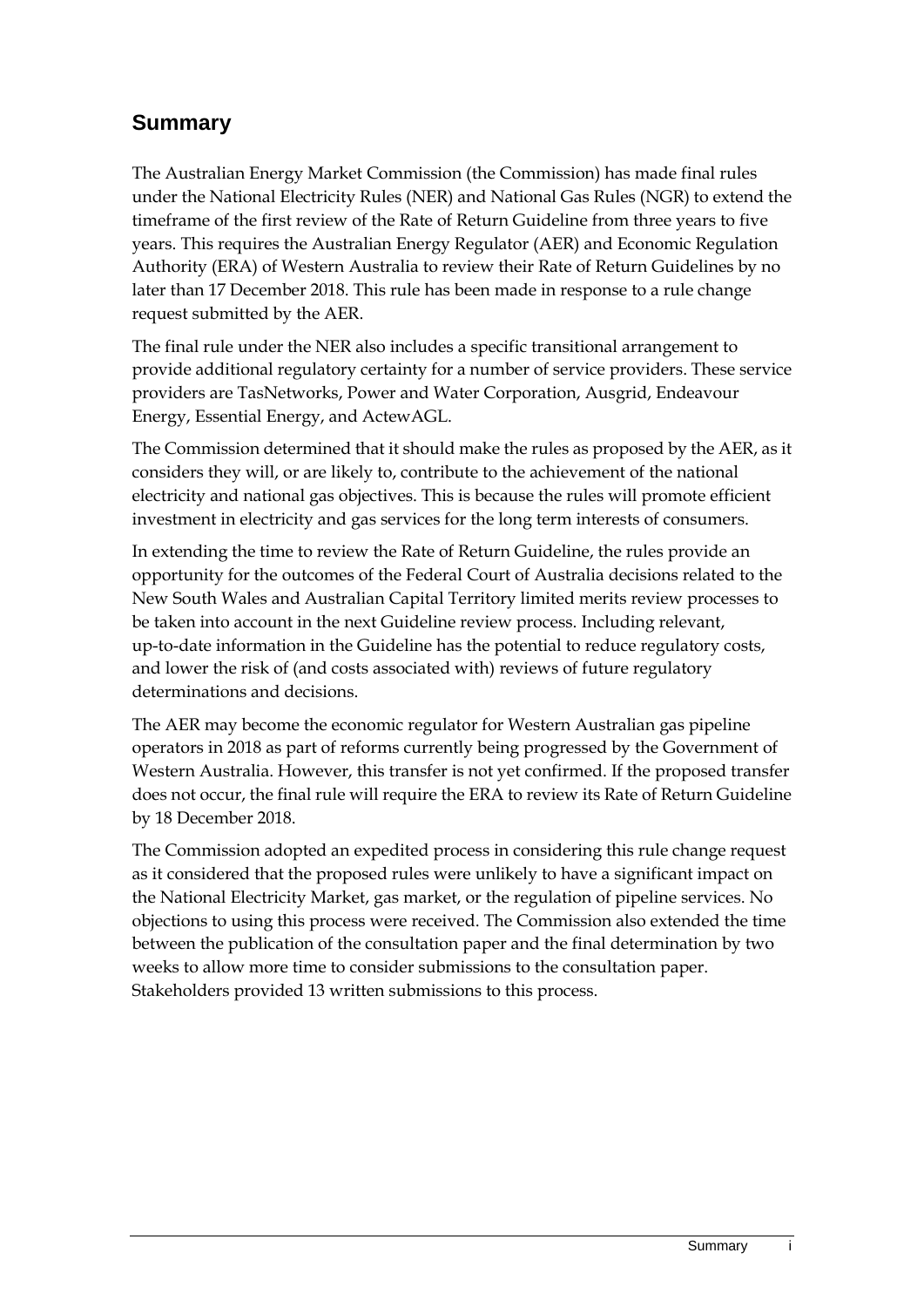# **Contents**

| $\mathbf{1}$   |            |                                                                   |  |
|----------------|------------|-------------------------------------------------------------------|--|
|                | 1.1        |                                                                   |  |
|                | 1.2        |                                                                   |  |
|                | 1.3        |                                                                   |  |
|                | 1.4        |                                                                   |  |
|                | 1.5        |                                                                   |  |
|                | 1.6        |                                                                   |  |
| $\overline{2}$ |            |                                                                   |  |
|                | 2.1        |                                                                   |  |
|                | 2.2        |                                                                   |  |
|                | 2.3        |                                                                   |  |
|                | 2.4        |                                                                   |  |
|                | 2.5        |                                                                   |  |
| 3              |            |                                                                   |  |
|                | 3.1        |                                                                   |  |
|                | 3.2        |                                                                   |  |
| 4              |            |                                                                   |  |
|                | 4.1        |                                                                   |  |
|                | 4.2        |                                                                   |  |
|                | 4.3        |                                                                   |  |
| 5              |            | Review deadline timing and the need for regulatory certainty  17  |  |
|                | 5.1        |                                                                   |  |
|                | 5.2        |                                                                   |  |
|                | 5.3        |                                                                   |  |
|                | 5.4        |                                                                   |  |
|                |            |                                                                   |  |
| $\mathbf{A}$   |            |                                                                   |  |
| B              |            |                                                                   |  |
|                | B.1        |                                                                   |  |
|                | B.2        |                                                                   |  |
|                | <b>B.3</b> |                                                                   |  |
|                | B.4        |                                                                   |  |
| C              |            | AER 7 year project calendar 2015-22: Regulatory determinations 30 |  |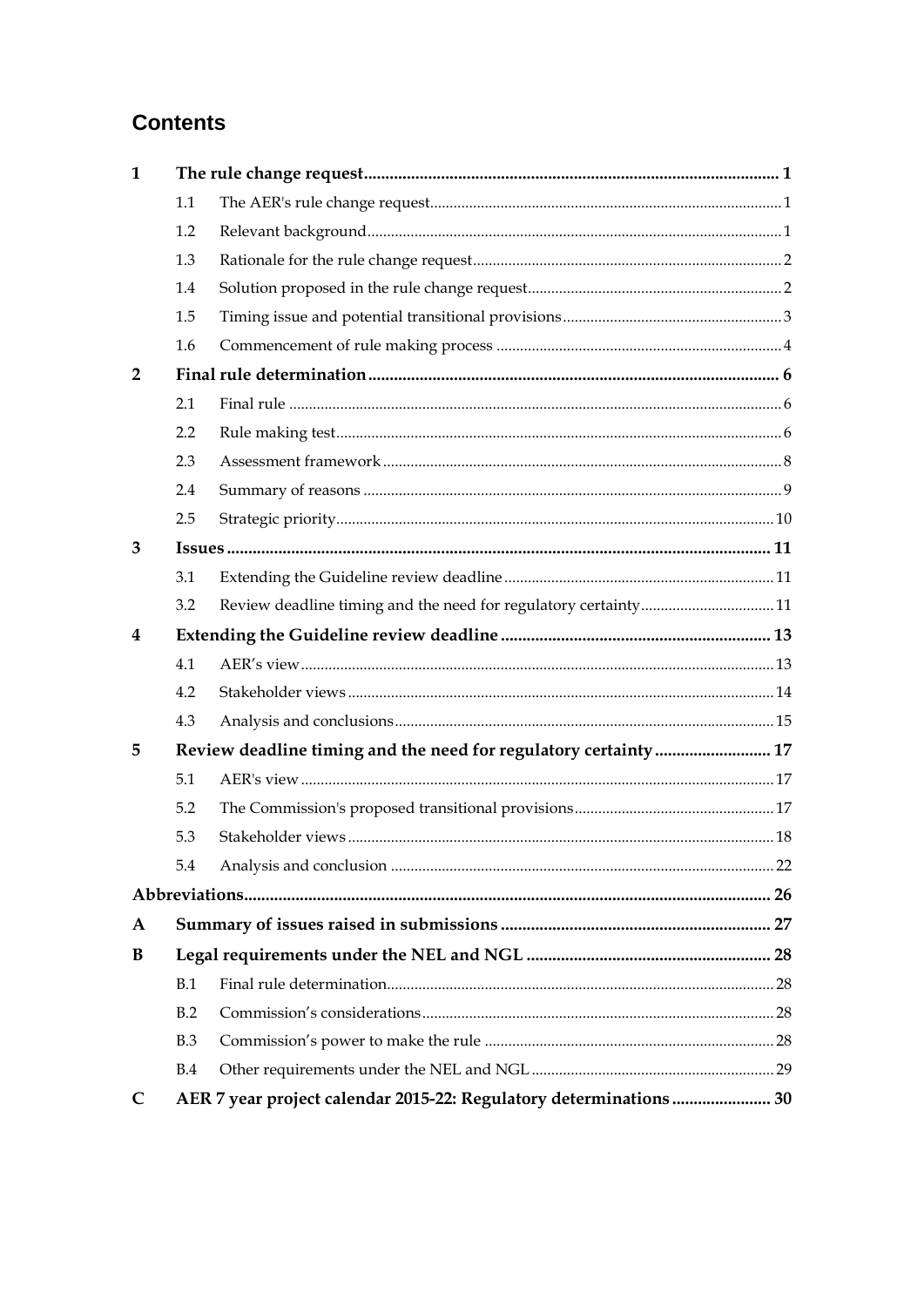### <span id="page-4-0"></span>**1 The rule change request**

### <span id="page-4-1"></span>**1.1 The AER's rule change request**

On 7 June 2016, the Australian Energy Regulator (AER) submitted a rule change request to the Australian Energy Market Commission (AEMC or Commission) seeking to extend the deadline to review the current Rate of Return Guidelines (the Guideline) under both the NER and the NGR.<sup>[1](#page-4-3)</sup> The Guideline was first published on 17 December 2013, and the proposed rule change would extend the deadline of the first review by two years, from 17 December 2016 to 17 December 2018.

### <span id="page-4-2"></span>**1.2 Relevant background**

-

The Guideline plays an integral role in the AER's economic regulatory decision making processes. It provides information specifying the approach that the AER proposes to use in determining the allowed rate of return as part of the regulatory determination and access arrangement decision processes for electricity network and gas transmission and distribution pipeline service providers (service providers).

The Guideline contains information about how the AER proposes to estimate the allowed rate of return, including how its methodologies will result in determinations that are consistent with the allowed rate of return objective.<sup>[2](#page-4-4)</sup> The Guideline must include the estimation methods, financial models, market data and other evidence the AER proposes to take into account when determining the return on equity, return on debt, and the value of imputation credits.

The AEMC's 2012 Economic Regulation of Network Service Providers Rule established the Guideline and its application to both gas and electricity service providers. Amendments made to Chapters 6 and 6A of the NER and rule 87 of the NGR under that rule required the AER to periodically publish the Guideline and to consult with stakeholders on its contents in doing so. The AER is required to review the Guideline at intervals of no greater than three years.[3](#page-4-5)

The Guideline is not binding and service providers and the AER may depart from the Guideline, subject to providing reasons for such departure.<sup>[4](#page-4-6)</sup>

The AER is also able to amend or replace the Guideline at any time provided all requirements for consultation are met<sup>[5](#page-4-7)</sup> and that it is reviewed at intervals not

<span id="page-4-3"></span><sup>1</sup> Clauses 6.5.2(m) and 6A.6.2(m) of the National Electricity Rules (NER) and rule 87(13) of the National Gas Rules (NGR) require the AER to make and publish the Rate of Return Guidelines.

<span id="page-4-7"></span><span id="page-4-4"></span><sup>2</sup> Clauses 6.5.2(c) and 6A.6.2(c) of the NER and rule 87(3) of the NGR specify that the allowed rate of return objective is that the rate of return for a service provider is to be commensurate with the efficient financing costs of a benchmark efficient entity with a similar degree of risk as that which applies to the service provider in respect of the provision of standard control services (in the case of the NER) and reference services (in the case of the NGR).

<span id="page-4-5"></span><sup>3</sup> This is set out in clauses 6.5.2(p)(1) and 6A.6.2(p)(1) of the NER and rule 87(16)(a) of the NGR.

<span id="page-4-6"></span><sup>&</sup>lt;sup>4</sup> The flexibility for the AER to depart from the Guideline is set out in clauses 6.2.8(c) and s. 6A.2.3(c) of the NER and rule 87(18) of the NGR. The flexibility for service providers to depart from the Guideline is set out in Schedules 6.1.3(9) and 6A.1.3 of NER and rule 72(1)(g) of NGR.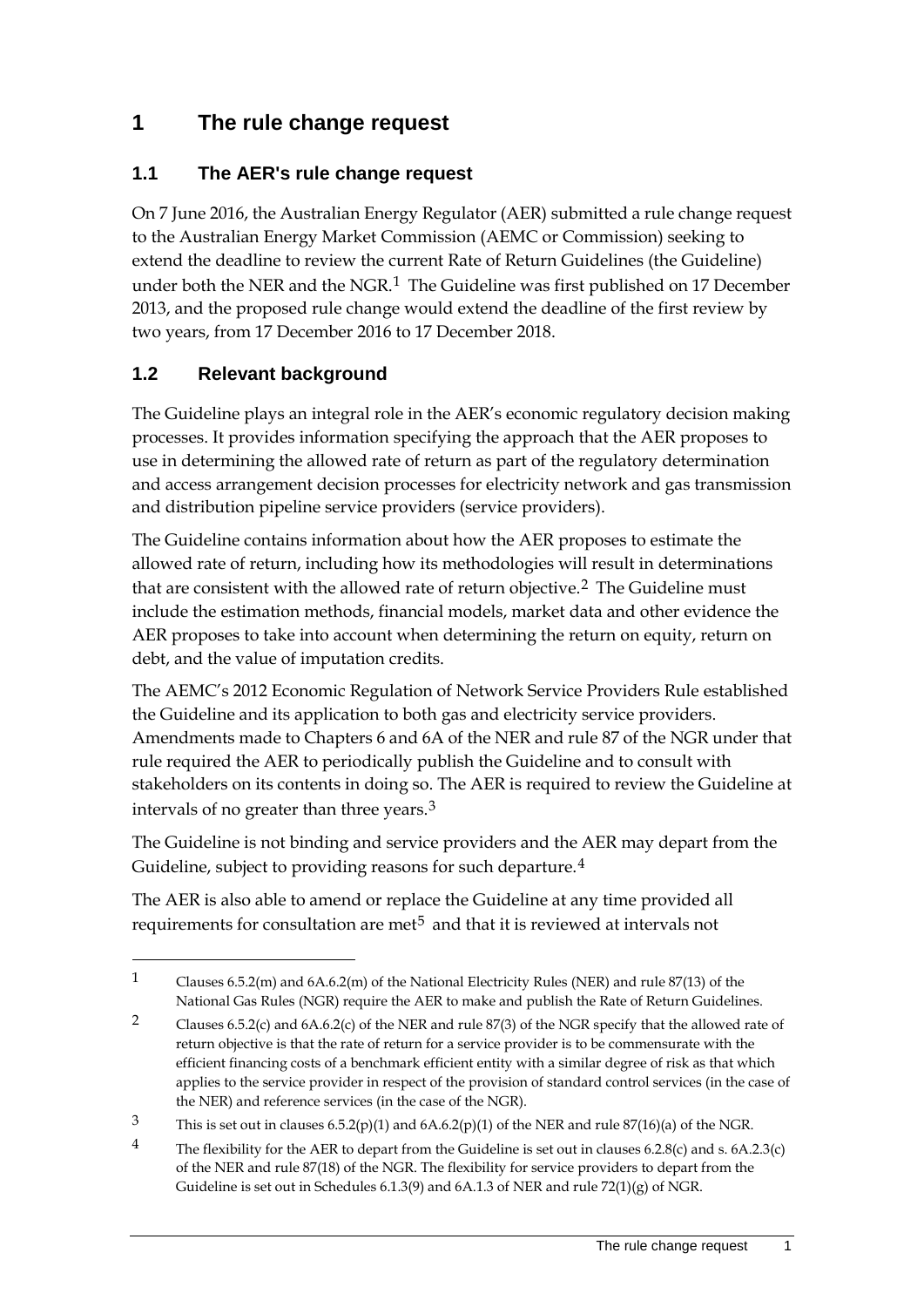exceeding three years. This allows the AER to account for changing circumstances with respect to the external environment and in relation to information that affects how the allowable rate of return should be determined. It also provides the AER some flexibility to determine a suitable revision schedule that can accommodate the business needs of the service providers in the regulatory determination and access arrangement processes.

The initial publication date of the Guideline was 17 December 2013. Accordingly, the first review of the Guideline is required to be undertaken by no later than 17 December 2016.

### <span id="page-5-0"></span>**1.3 Rationale for the rule change request**

The AER stated in its rule change request that key elements of the current Guideline are in contention before the Australian Competition Tribunal and Federal Court of Australia (ACT and FCA) and that a final resolution of these proceedings is unlikely to occur before 17 December 201[6](#page-5-2).<sup>6</sup> Accordingly, the AER considered that there is 'no value' in commencing a review of the Guideline before the FCA decisions and related processes are complete as the outcomes of these proceedings may trigger a change in the AER's approach as to how the allowed rate of return is determined.[7](#page-5-3)

The AER also noted that the proposed timing of the revised Guideline (17 December 2018) is likely to occur during a period where some service providers would be in the midst of their regulatory determination processes.

### <span id="page-5-1"></span>**1.4 Solution proposed in the rule change request**

The AER has sought to extend the review deadline of the next Guideline from 17 December 2016 to 17 December 2018. This requires amending the NER and NGR to extend the first (initial) review period from the current three years, to five years. It is proposed that subsequent reviews of the Guideline would continue on a three year cycle. The proposed deadline anticipates that the FCA decisions and related processes would have concluded, and that the AER would then have sufficient time to develop, consult and publish a revised Guideline.

The AER stated that the rule change request meets the national electricity objective (NEO) and the national gas objective (NGO) because the proposed rules would allow the AER to fully consider the outcomes from the FCA and related processes prior to revising the Guideline. In its view, this will improve the predictability of outcomes relating to rate of return issues. The AER considered that this is likely to materially benefit the long term interest of consumers.

<sup>5</sup> This is set out in clauses 6.2.8(e) and 6A.2.3(e) of the NER and rule 87(17) of the NGR.

<span id="page-5-2"></span><sup>6</sup> All New South Wales and Australian Capital Territory electricity distribution service providers applied for merits review of the AER's final revenue determinations. The Australian Competition Tribunal's merits review decisions on 26 February 2016 required the AER to remake its final determinations. The AER has applied for judicial review of the Tribunal's decisions to the Federal Court of Australia.

<span id="page-5-3"></span><sup>7</sup> AER, Request for a rule change, 7 June 2016, p. 2.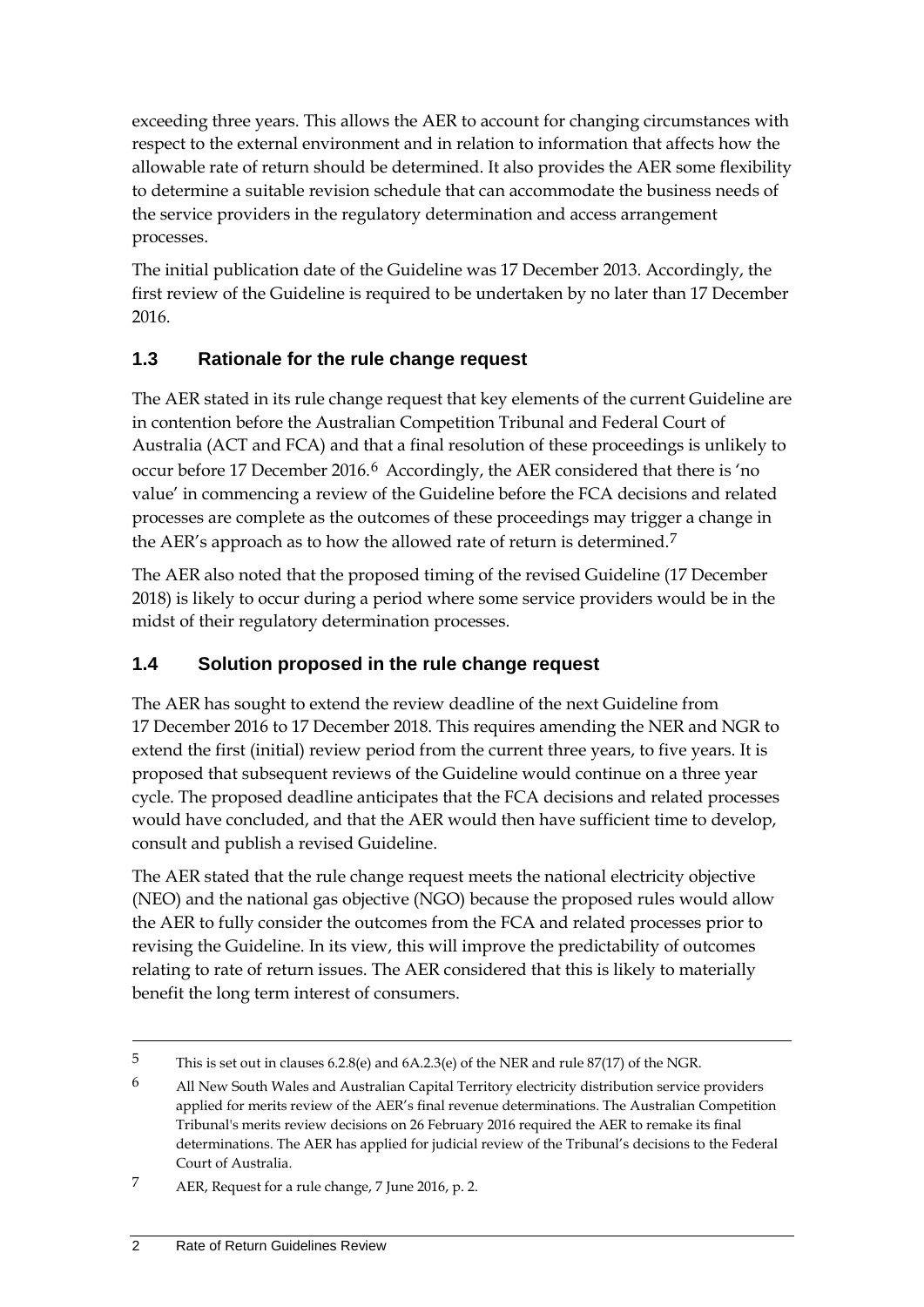The AER also proposed that the rule change request be treated as non-controversial on the basis that the 'proposed rule change is unlikely to have a significant effect on the energy market'.[8](#page-6-1)

The AER also proposed to develop a structure and schedule to consider the application of the revised Guideline on any of its regulatory decision making processes that are underway at the time the revised Guideline is published. It also stated that all stakeholders would have reasonable opportunity to discuss how the Guideline may impact on such decision making processes.

### <span id="page-6-0"></span>**1.5 Timing issue and potential transitional provisions**

The consultation paper identified that the proposed Guideline review deadline (17 December 2018) may be problematic for six affected service providers (TasNetworks, Power and Water, Ausgrid, Endeavour Energy, Essential Energy, and ActewAGL – the affected service providers). The AER's regulatory determination forward schedule<sup>[9](#page-6-2)</sup> indicated that the earliest an affected service provider could submit a revised regulatory proposal would be 30 November 2018.[10](#page-6-3) This means that the revised Guideline would be likely to be published near the time that revised proposals are due. Given that these two dates are flexible, scenarios could arise where the revised Guideline is published before an affected service provider has had sufficient time to consider the new information in its revised regulatory proposal submission.<sup>[11](#page-6-4)</sup>

In preparing the consultation paper, the Commission understood that certain stakeholders had concerns regarding this timing issue as it is unclear if the current 2013 Guideline, or the revised Guideline, should apply to their revised regulatory proposal. If the revised Guideline were to apply, the affected service providers would be unlikely to have had sufficient time to consider it and decide on whether and how to either incorporate or depart from the Guideline in their revised regulatory proposals.

In order to address this timing issue, the Commission considered that transitional arrangements may be required to accompany the AER's proposed amendments to the NER and NGR. The purpose of such transitional provisions would be to promote regulatory certainty to the affected service providers and other stakeholders by specifying the arrangements from the outset.

<span id="page-6-1"></span><sup>8</sup> AER, Request for a rule change, 7 June 2016, p. 1.

<span id="page-6-2"></span><sup>9</sup> Appendix C is based on the 'AER 7 year regulatory determination calendar 2015-2022' (June 2016 version) found at:

https://www.aer.gov.au/networks-pipelines/determinations-access-arrangements, accessed on 2 August 2016. This attachment superimposes the current (yellow) and proposed (green) Guideline review deadline dates. The gas service provider schedule has not been included as there are no conflicts with gas service providers at the proposed review deadline.

<span id="page-6-3"></span><sup>10</sup> The AER's forward schedule provides indicates that it will release its draft determinations for the affected service providers on 31 September 2018. Service providers must wait at least 45 business days before submitting a revised regulatory proposal. Therefore, the earliest that affected service providers can submit their revised regulatory proposals is 30 November 2018.

<span id="page-6-4"></span><sup>11</sup> The revised regulatory proposal is the last point at which a service provider can respond to the AER's draft determination on the service providers revenue proposal.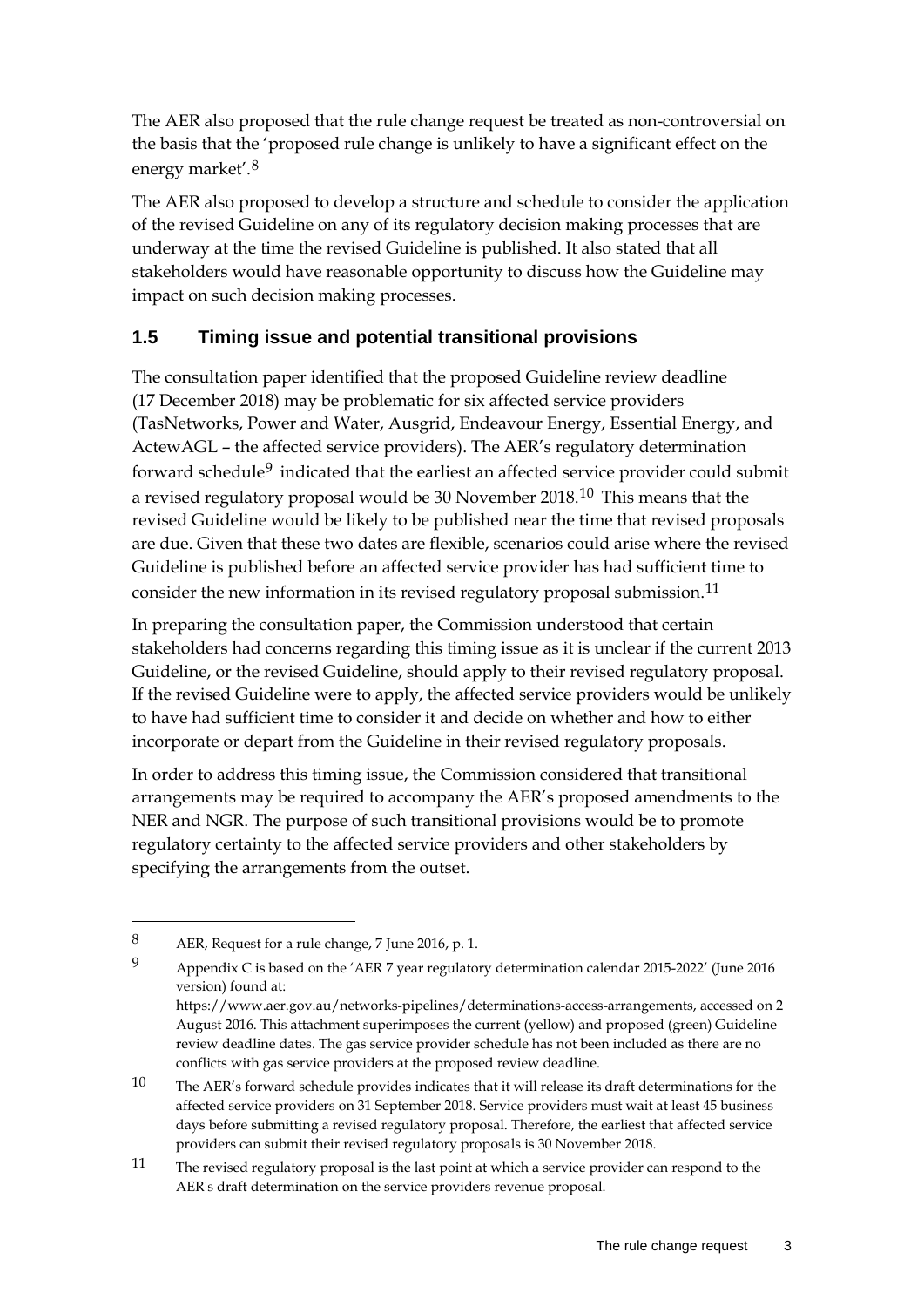The Commission's initial view was that if transitional provisions are necessary, the most appropriate approach would be for the provisions to specify that the current 2013 Guideline would apply to the 2018 regulatory determination processes of the affected service providers rather than a newly revised Guideline. Additionally, such transitional provisions would only apply in respect of the first review of the Guideline, and would not prevent affected service providers, or the AER, from being able to depart from the 2013 Guideline.[12](#page-7-1)

The ERA is currently the economic regulator for gas pipelines in Western Australia. The NGR requires the ERA to complete the first review of its Rate of Return Guideline by 17 December 2016. However, the NGR provides that this date may be extended in certain circumstances and the ERA has deferred the first review of its Rate of Return Guidelines due to the potential transfer of regulatory function to the AER.[13](#page-7-2) The AER may become the economic regulator for Western Australian gas pipeline operators as part of Western Australia's 'Transfer of Regulatory Functions Project', which is discussed in more detail in section 2.2.2.

The transition of functions to the AER is proposed to commence from July 2018. If the transfer proceeds in accordance with the proposed timeframes, the AER's Rate of Return Guideline is expected to apply to Western Australian service providers in their future revenue and access determinations. If the transition does not occur by this time, the ERA will be required to undertake a review of its Rate of Return Guideline in accordance with the NGR.

### <span id="page-7-0"></span>**1.6 Commencement of rule making process**

On 18 August 2016, the Commission published a notice under s. 95 of the National Electricity Law (NEL) and s. 303 of the National Gas Law (NGL) advising of its intention to commence the rule making process and the first round of consultation. A consultation paper identifying specific issues for consultation was also published. Submissions closed on 15 September 2016.

The Commission received 13 submissions.[14](#page-7-3) Issues raised in submissions are discussed Chapter 4 and 5 of this final rule determination. A summary of other issues raised in submissions, and the Commission's response to each issue, is contained in Appendix [A.](#page-30-0)

The Commission accepted that the rule change request was a request for a non-controversial rule. Accordingly, it commenced the rule change process as an expedited process under s. 96 of the NEL and s. 304 of the NGL, subject to any written requests not to do so. The closing date for receipt of written objections was 1 September 2016.

No objections were received. Accordingly, the rule change request was considered under an expedited process. The Commission also extended the time between the

<span id="page-7-1"></span><sup>-</sup>12 Those parties that wish to depart from the relevant Guideline would still be able to do so, subject to providing reasons for such departure.

<span id="page-7-2"></span><sup>13</sup> Information on the Transfer of Regulatory Functions Project for Western Australia can be found at https://www.finance.wa.gov.au/cms/Public\_Utilities\_Office/Electricity\_Market\_Review/Transfe r\_of\_Regulatory\_Functions.aspx

<span id="page-7-3"></span><sup>14</sup> www.aemc.gov.au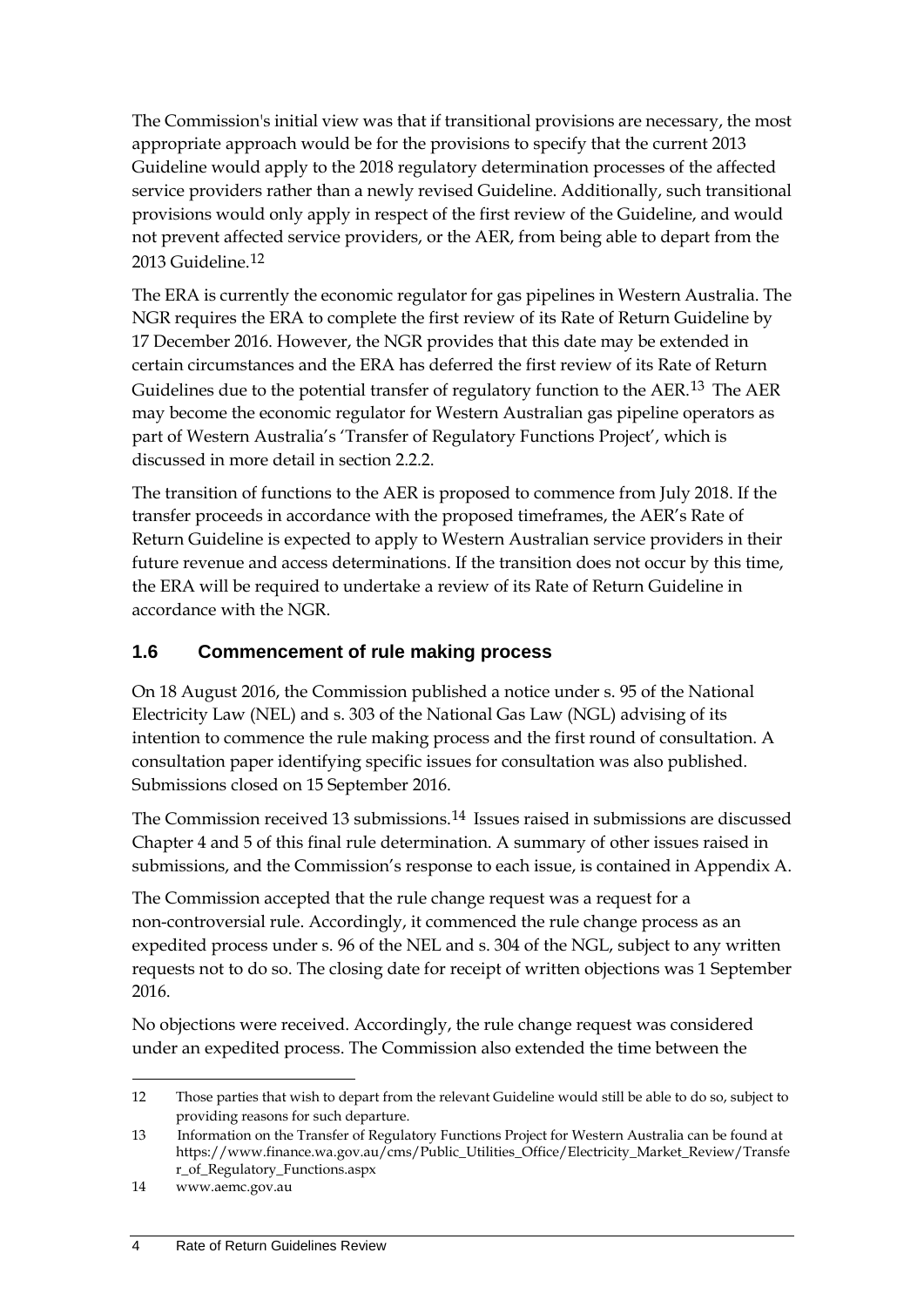publication of the consultation paper and the final determination by two weeks to allow more time to consider submissions to the consultation paper.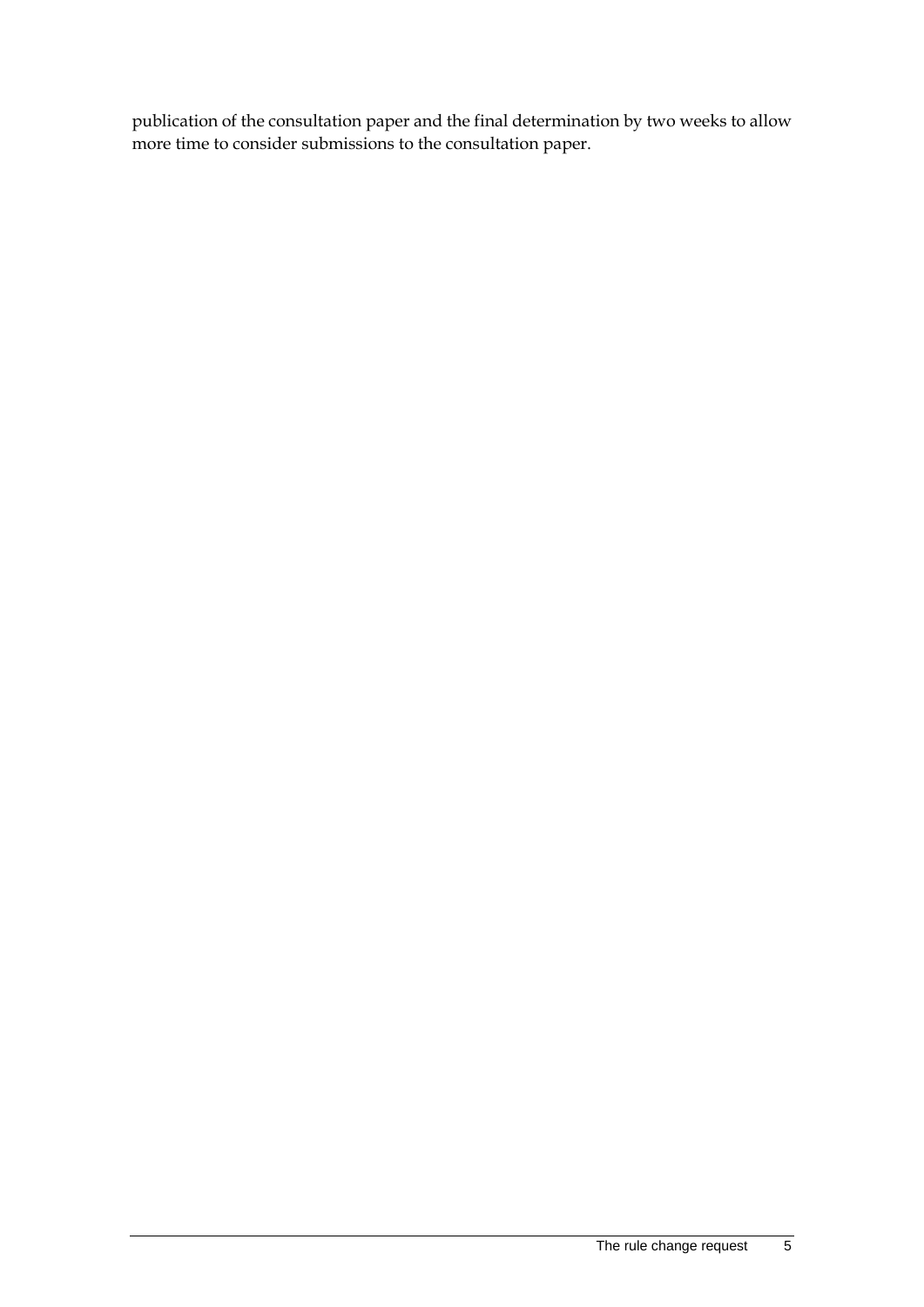# <span id="page-9-0"></span>**2 Final rule determination**

This chapter outlines:

- the Commission's rule making test for changes to the NER and NGR;
- the assessment framework used by the Commission in considering the rule change request; and
- the Commission's consideration of the final rule against the NEO and NGO.

Further information on the legal requirements for making this final rule determination is set out in Appendix B.

### <span id="page-9-1"></span>**2.1 Final rule**

In accordance with ss. 102 and 103 of the NEL and ss. 311 and 313 of the NGL, the Commission has made this final rule determination and final rules in relation to the rule change request.

The Commission has made the final rules as proposed by the proponent. In addition, the Commission has included transitional arrangements in the NER in order to provide regulatory certainty for the six affected service providers.

In brief, the final rules:

- Extend the timeframe of the first review of the Rate of Return Guideline from three years to five years. This requires the AER to review the Rate of Return Guideline by no later than 17 December 2018.
- Provide under the NER, a specific transitional arrangement to provide additional regulatory certainty for TasNetworks, Power and Water Corporation, Ausgrid, Endeavour Energy, Essential Energy, and ActewAGL.

The purpose of these changes is to allow for better information to be incorporated into the first review of the Rate of Return Guideline, and to minimize uncertainty in its implementation. The Commission's reasons for making this final rule determination and the final rules are set out in section 2.4 and Chapters 3 to 5.

### <span id="page-9-2"></span>**2.2 Rule making test**

Under s. 88(1) of the NEL and s. 291(1) of the NGL, the Commission may only make a rule if it is satisfied that the rule will, or is likely to, contribute to the achievement of the NEO and the NGO. This is the decision making framework that the Commission must apply.

The NEO is set out in s. 7 of the NEL as follows:

"The objective of this Law is to promote efficient investment in, and efficient operation and use of, electricity services for the long term interests of consumers of electricity with respect to:

- (a) price, quality, safety, reliability and security of supply of electricity; and
- (b) the reliability, safety and security of the national electricity system."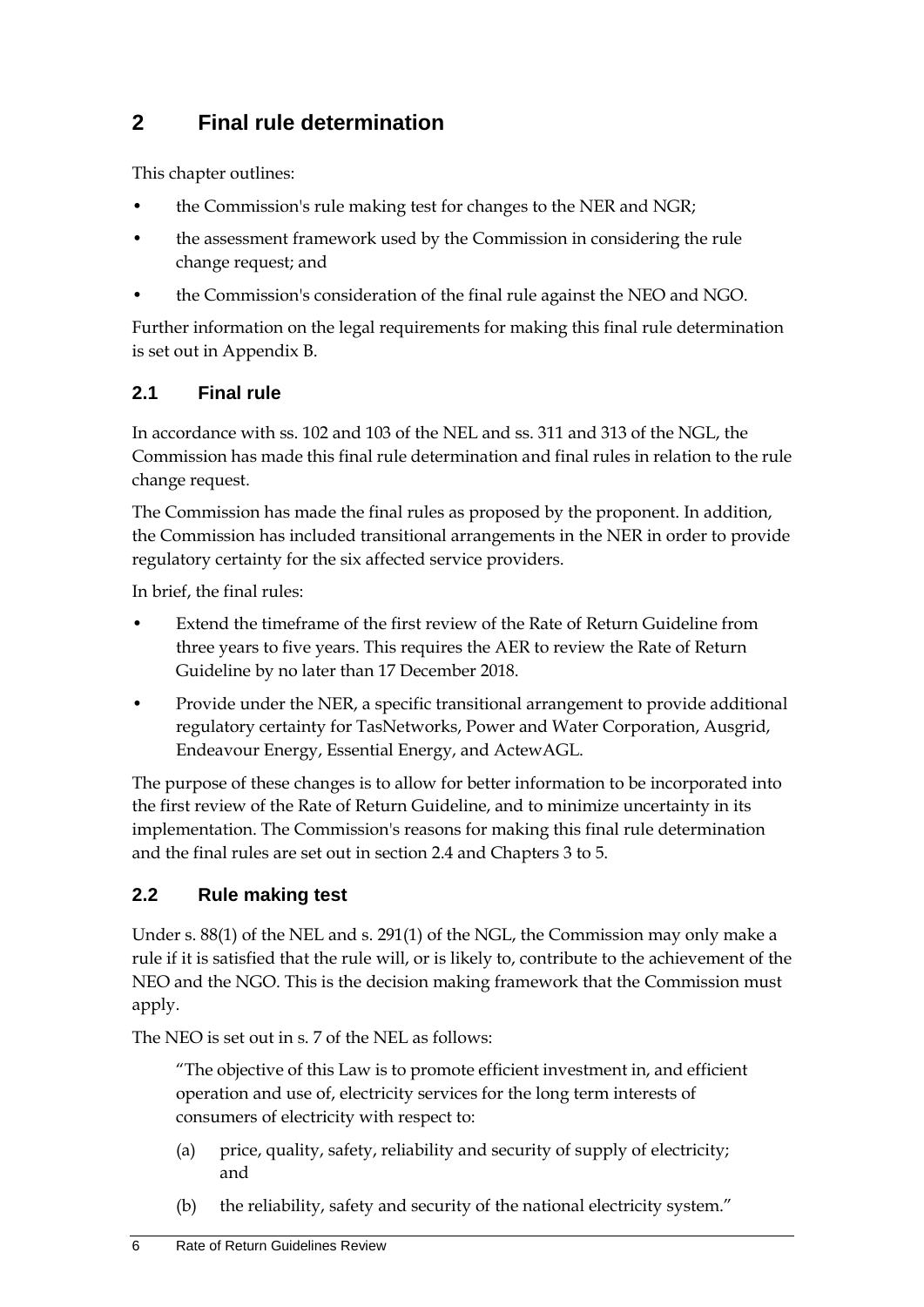The NGO is set out in s. 23 of the National Gas Law, as follows:

"The objective of this Law is to promote efficient investment in, and efficient operation and use of, natural gas services for the long term interests of consumers of natural gas with respect to price, quality, safety, reliability and security of supply of natural gas."

#### **2.2.1 Northern Territory legislative considerations**

From 1 July 2016, the Commission assumed rule making responsibility for parts of the NER adopted by the Northern Territory.[15](#page-10-0) The Commission already had rule making responsibility for the NT under the NGR. As the proposed rule relates to parts of the NER that apply in the Northern Territory, the Commission is required to assess the proposed rule against additional elements required by Northern Territory legislation.[16](#page-10-1)

The *National Electricity (Northern Territory) (National Uniform Legislation) Act 2015* allows for an expanded definition of the national electricity system in the context of the application of the NEO to rules made in respect of the Northern Territory. The Commission must regard the reference in the national electricity objective to the "national electricity system" as a reference to whichever of the following the Commission considers appropriate in the circumstances having regard to the nature, scope or operation of the proposed rule:

- (a) the national electricity system;
- (b) one or more, or all, of the local electricity systems;
- (c) all the electricity systems referred to above.

For this rule change, the Commission will regard the reference to the "national electricity system" as a reference to the "national electricity system" and all of the local electricity systems.

The *National Electricity (Northern Territory) (National Uniform Legislation) Act 2015* also provides the Commission with the ability to make a differential rule that varies in its terms between the national electricity system and the Northern Territory's local electricity system. A differential rule is a rule that:

- (a) varies in its term as between
	- (i) the national electricity system; and
	- (ii) one or more, or all, of the local electricity systems; or
- (b) does not have effect with respect to one or more of those systems,

but is not a jurisdictional derogation, participant derogation or rule that has effect with respect to an adoptive jurisdiction for the purpose of s. 91(8) of the NEL.

<span id="page-10-0"></span>15 See

http://www.aemc.gov.au/Energy-Rules/National-electricity-rules/National-Electricity-Rules-(No rthern-Territory) for details about parts of the NER adopted by the Northern Territory.

<span id="page-10-1"></span><sup>16</sup> *National Electricity (Northern Territory) (National Uniform Legislation) Act 2015*.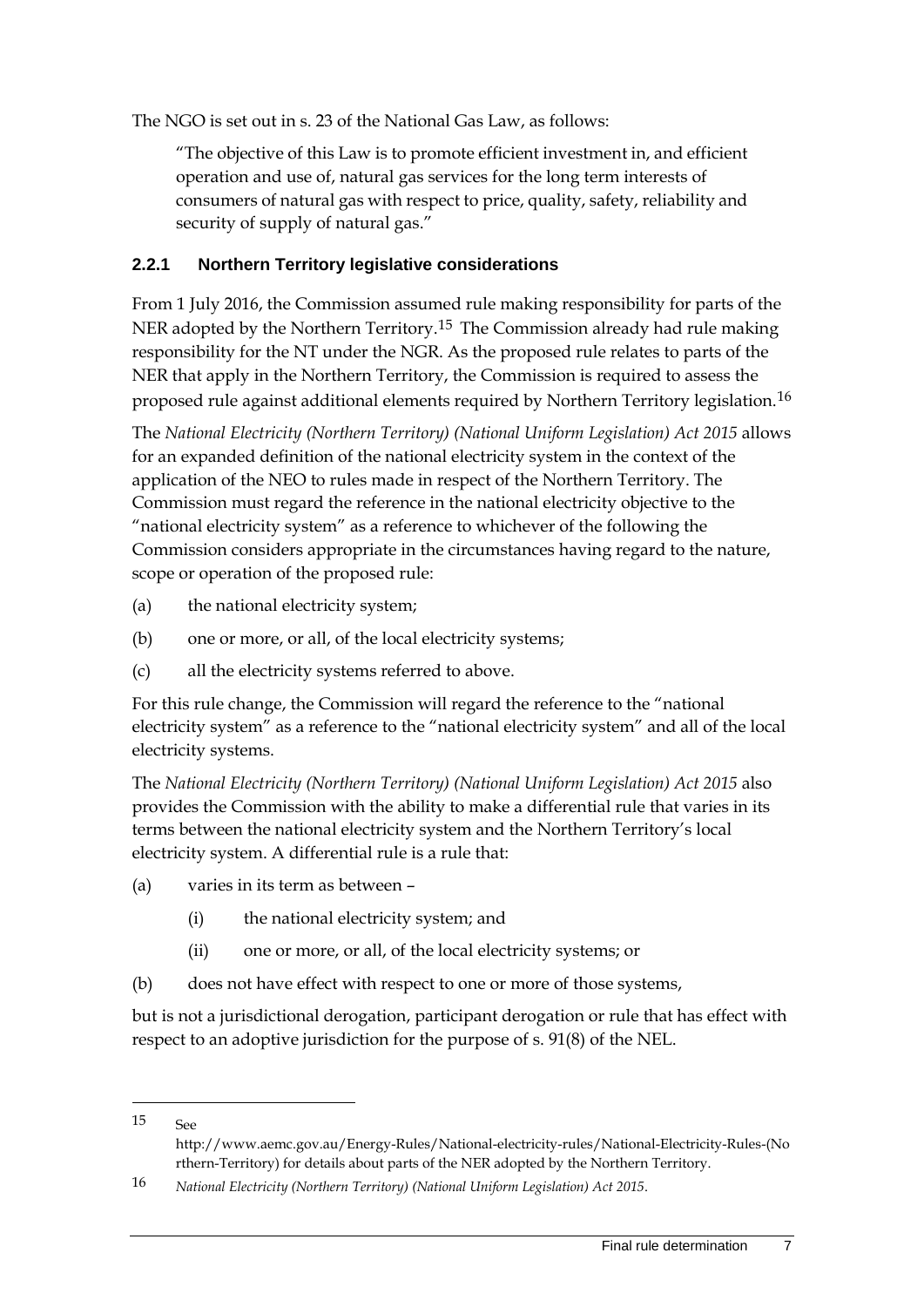The Commission has considered whether a differential rule is required for the Northern Territory electricity service providers and concluded that it is not required in this instance. This is because the regulatory determination process and the regulator are now the same for service providers in the Northern Territory as for service providers in other jurisdictions, and the specific issues of Power and Water Corporation are addressed through the transitional provisions.

#### **2.2.2 Western Australian gas pipelines**

Western Australian gas pipeline service providers are currently regulated by the ERA. However, the Government of Western Australia is currently progressing its 'Transfer of Regulatory Functions Project' that is designed 'to transfer the functions for regulating Western Australian gas pipelines from the [ERA] to the [AER]'.[17](#page-11-1) On 22 June 2016, the Government of Western Australia introduced a package of legislation into its Parliament to implement the reforms to regulated electricity networks and gas pipelines. As part of this process, the regulatory functions for regulating Western Australian gas pipelines is proposed to be transferred to the AER in 2018.

Of the three gas pipelines subject to full regulation in Western Australia, ATCO Gas Australia could possibly be affected by this rule as its access arrangement process is currently scheduled to occur during 2018.[18](#page-11-2) However, this transfer, and the timetable for the transfer and transitional arrangements are not finalised. If required and appropriate, both the ERA and AER have some capacity to change the dates related to ATCO lodging its proposed revised access arrangement.

If the transfer proceeds, the AER's Rate of Return Guideline is expected to apply to Western Australian service providers in their future revenue and access determinations. If the transfer of regulatory function does not occur by the proposed date, the ERA will be required to undertake a review of its Rate of Return Guideline by 18 December 2018 to be consistent with this final rule.

#### <span id="page-11-0"></span>**2.3 Assessment framework**

In considering this rule change request, the Commission assessed it against the NEO and NGO. In particular, it considered whether the proposed rules would be likely to promote efficient investment in electricity and gas services for the long term interests of consumers. This aspect of both the NEO and NGO is the most relevant as the rule change request sought to allow the most current information available related to the calculation of the rate of return to be included in the Guideline.

<span id="page-11-1"></span><sup>17</sup> Information on the Transfer of Regulatory Functions Project for Western Australia can be found at https://www.finance.wa.gov.au/cms/Public\_Utilities\_Office/Electricity\_Market\_Review/Transfe r\_of\_Regulatory\_Functions.aspx

<span id="page-11-2"></span><sup>18</sup> Information on the current access arrangement process for Western Australian gas pipeline operators can be found at www.erawa.com.au.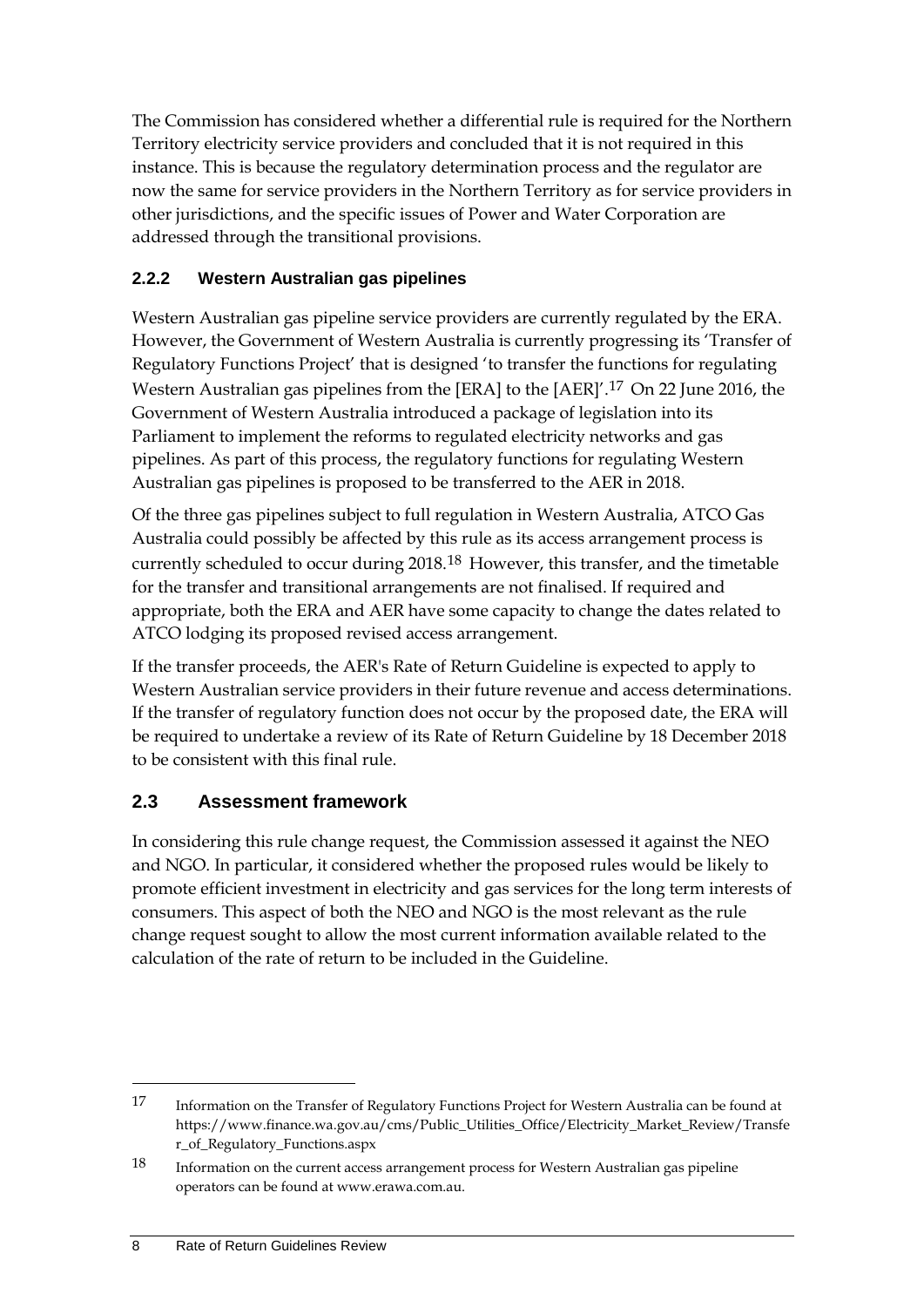In assessing the rule change request against the NEO and NGO, the Commission considered the following principles:

- **Transparency of information:** clear, accountable and relevant information is provided to stakeholders in order to support the efficient investment in electricity and gas services;
- **Benefits and costs:** the benefits of extending the Guideline review deadline should be greater than the counterfactual, and the costs of extending the Guideline review deadline should be less than the counterfactual.

The Commission also assessed the rule change request against the relevant counterfactual arrangements, which would require the AER to complete a review of the Guideline by 17 December 2016.

### <span id="page-12-0"></span>**2.4 Summary of reasons**

The final rules made by the Commission (including the NER transitional provisions) have been published with this final rule determination.

The final rules amend the arrangements in Chapter 6 and 6A of the NER; and rule 87 of the NGR with respect to the first interval of the review of the Rate of Return Guidelines. These rules will commence on 20 October 2016.

The key features of the final rules are that:

- the period for the first review of the Rate of Return Guideline has been extended from three to five years;
- the new review deadline, based on the publication date of the first Guideline, is 17 December 2018;
- subsequent review periods of the Rate of Return Guideline remain at three year intervals; and
- the current (2013) version of the Rate of Return guideline will remain effective for all regulatory determination and access arrangement processes until such time as a new Guideline is published.

The key features of transitional arrangements in the NER are that:

- the current (2013) version of the Guideline will apply to the 2018-2019 regulatory determination processes for the six affected service providers;
- the provisions apply only in respect of the first review of the Guideline; and
- the provisions do not prevent affected service providers, or the AER, from being able to depart from the 2013 Guideline as they are currently able.

The reasons for making these final rules, with transitional provisions in the NER, are set out in Chapters 3 to 6. In summary, the Commission is satisfied that the final rules will, or are likely to contribute to the achievement of the NEO and NGO because:

• The AER will be more likely to be able to provide more relevant and current information in the first review of the Guideline as the final rules would allow the AER time to fully consider the outcomes from the FCA proceedings and related processes.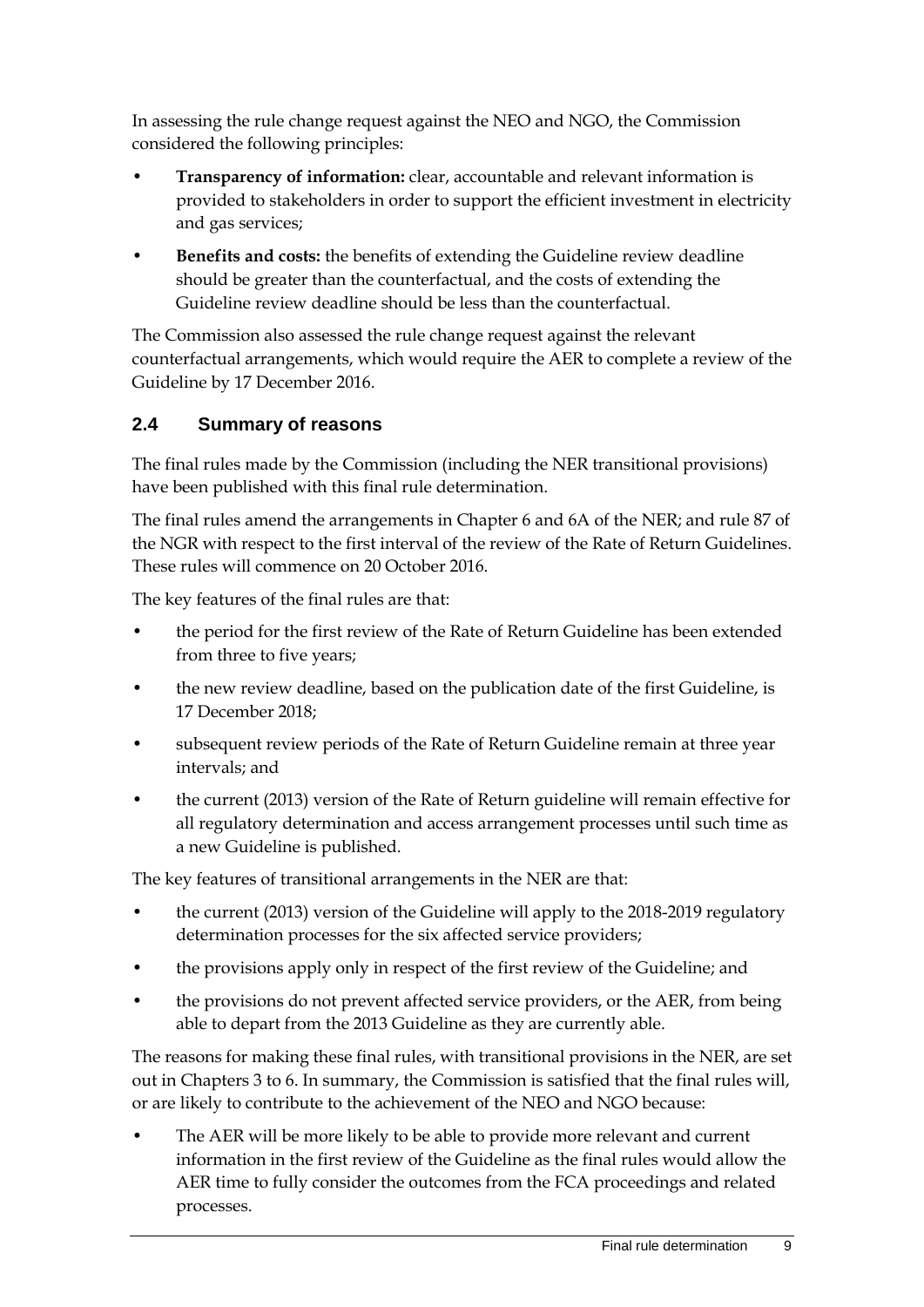- A revised Guideline with more up to date information will show how the AER intends to approach the rate of return objective. This may increase the likelihood of efficient outcomes in the regulatory determination and access arrangement processes.
- Up-to-date information in the Guideline has the potential to reduce regulatory costs, and lower the risk of (and costs associated with) reviews of future regulatory determinations and decisions.
- The transitional provisions in the NER will provide additional regulatory certainty to affected service providers regarding the implementation of the proposed rule.

### <span id="page-13-0"></span>**2.5 Strategic priority**

The rule change request relates to the Commission's strategic priority on providing market and network arrangements that encourage efficient and appropriate investment over time. This strategic priority recognizes that better information communicated between regulators and service providers with regard to the regulatory determination process will indirectly benefit small customers as this has potential to reduce costs for service providers.

The final rules are expected to allow better information to be incorporated in the first review of the Rate of Return Guideline. This is likely to improve the regulatory determination process for affected service providers.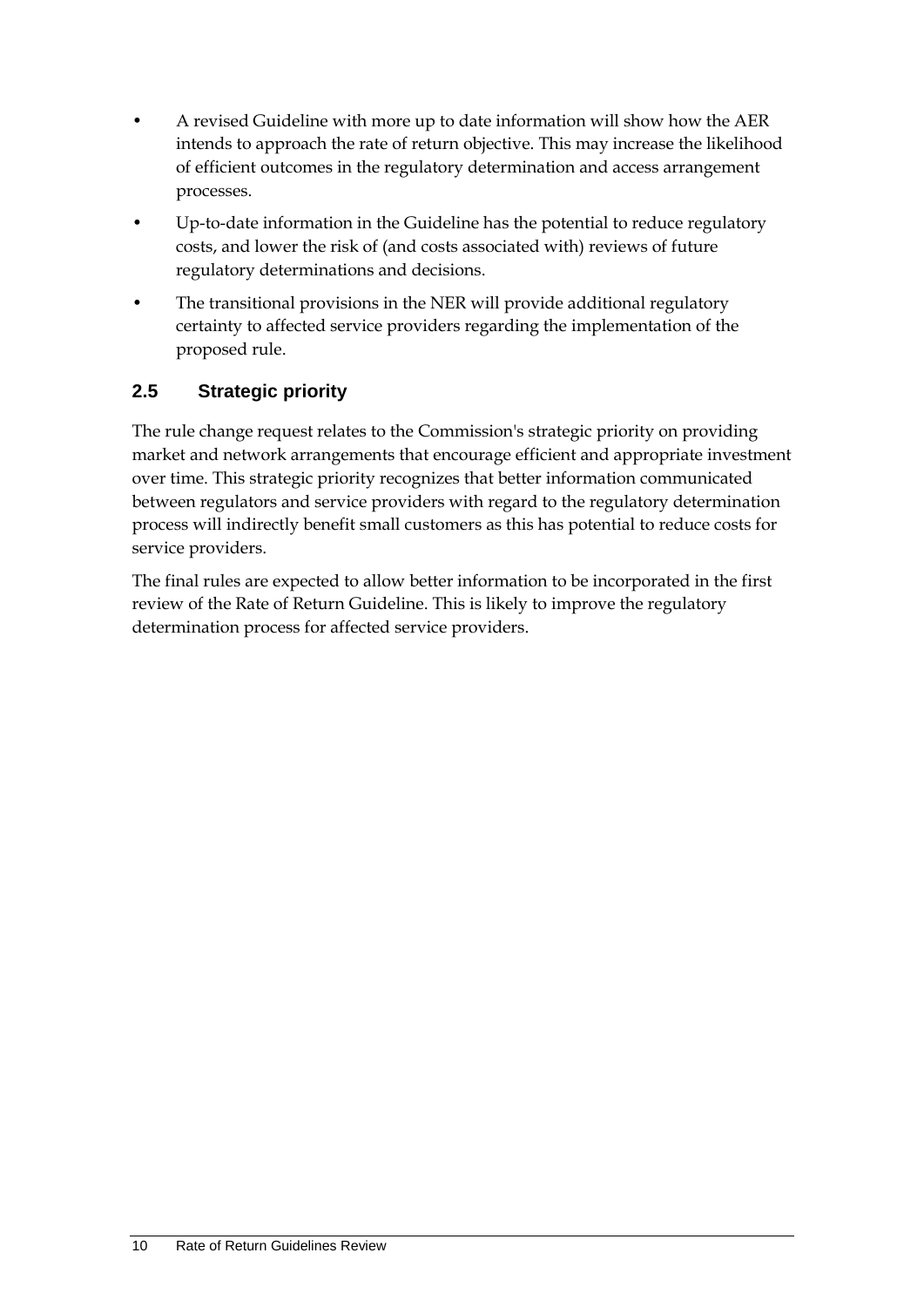### <span id="page-14-0"></span>**3 Issues**

-

The Commission has analysed the rule change request and assessed the issues arising from it. For the reasons set out below, the Commission has determined that final rules be made and that transitional provisions be made in the NER.

### <span id="page-14-1"></span>**3.1 Extending the Guideline review deadline**

The Commission considers that there is little benefit in conducting a review of the Guideline while core components of it are still in contention before the FCA. The Commission considers that extending the timeframe for the first Guideline review by two years will be likely to allow the AER and stakeholders sufficient time to consider the outcomes of the proceedings and for the AER to consult, develop and publish a revised Guideline.[19](#page-14-3) Additionally, attempting to review the Guideline under such uncertainty by the current December 2016 deadline would likely add regulatory costs for stakeholders, and result in a Guideline that may not contain relevant or current information.

The Commission considers that if the proposed rules were made, the impact on the energy market would not be materially different from current arrangements as the existing (2013) Guideline would still be in force until the new guideline is published. Therefore, the proposed rules would not impose any additional costs on service providers. Additionally, the flexibility for both service providers and the AER to depart from the guideline is retained.

On this basis, the Commission has determined to make final rules that extend the timeframe of the first review of the Rate of Return Guideline from three years to five years. It considers the rules will, or are likely to, contribute to the achievement of the national electricity and national gas objectives. This is because it considers the rules will promote efficient investment in electricity and gas services for the long term interests of consumers.

The rules will allow time for the outcomes of the FCA proceedings and related processes to be taken into account in the review process. Including relevant, up-to-date information in the Guideline has the potential to reduce regulatory costs, and lower the risk of (and costs associated with) reviews of future regulatory determinations and decisions. The final rules require the AER to review the Rate of Return Guideline by no later than 17 December 2018. These issues are discussed in more detail in Chapter 4.

### <span id="page-14-2"></span>**3.2 Review deadline timing and the need for regulatory certainty**

The Commission has established that the proposed review deadline presents a significant issue for the six affected service providers as it will limit their ability to consider any revisions to the Guideline and decide on whether and how to either incorporate or depart from the Guideline in their regulatory proposals. All the affected

<span id="page-14-3"></span><sup>19</sup> A risk does remain that the AER may not have sufficient time to complete a review of the Guideline by 17 December 2018 because there is no set timeframe for the FCA decisions and related processes to finalise.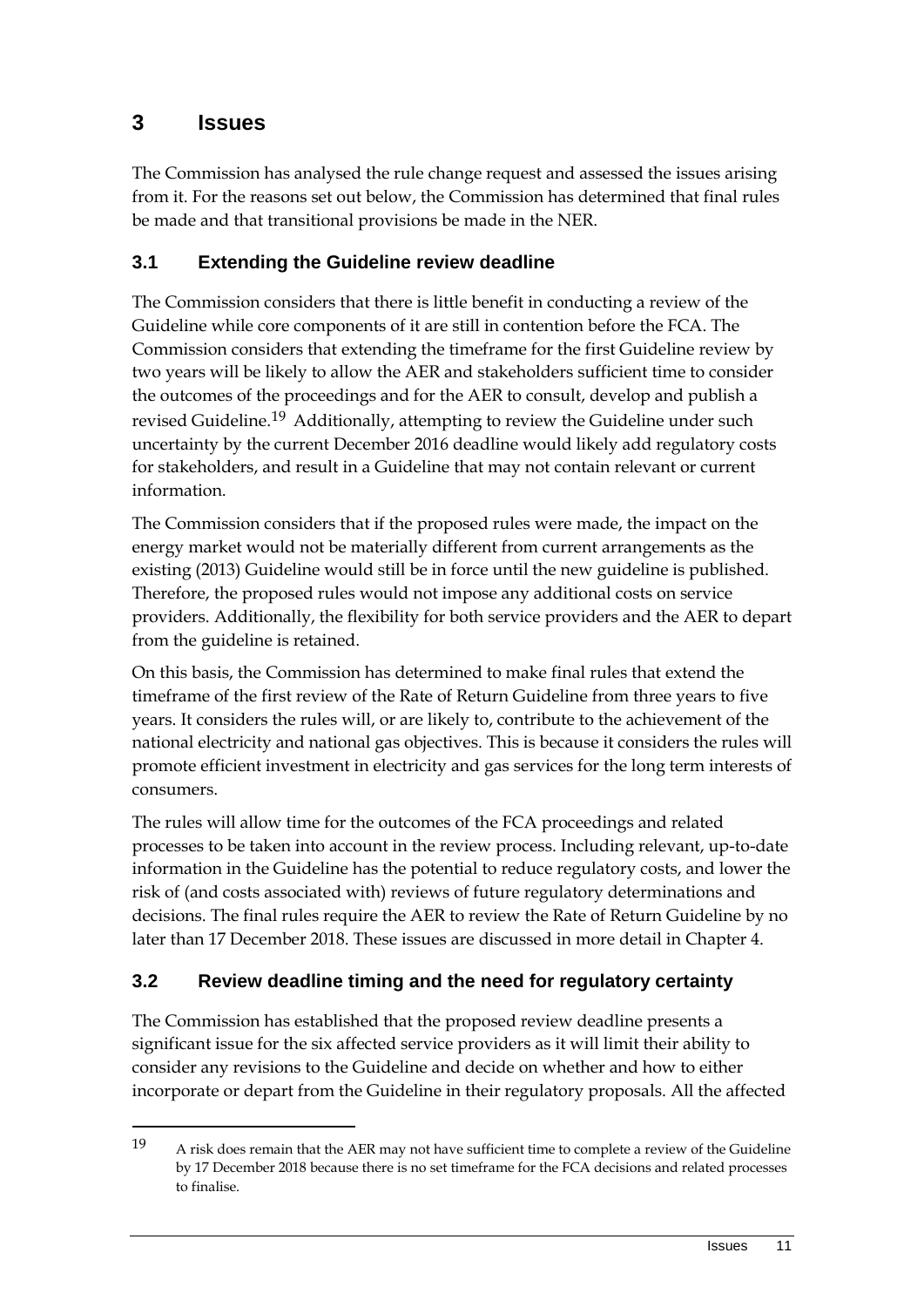service providers are electricity network service providers. On this basis, the Commission considers that transitional provisions are necessary in the NER to provide additional regulatory certainty to this process.

After considering a number of options, the Commission has determined that its transitional provisions, as set out in the consultation paper, are likely to add regulatory certainty to affected service providers. The provisions also retain the flexibility mechanisms for affected service providers and the AER, which preserves the ability for the rate of return objective to be met. The transitional provisions establish that the current (2013) version of the Guideline will apply to the 2018-2019 regulatory determination processes for the six affected service providers.

An evaluation of the different transitional provision options is provided in Chapter 5.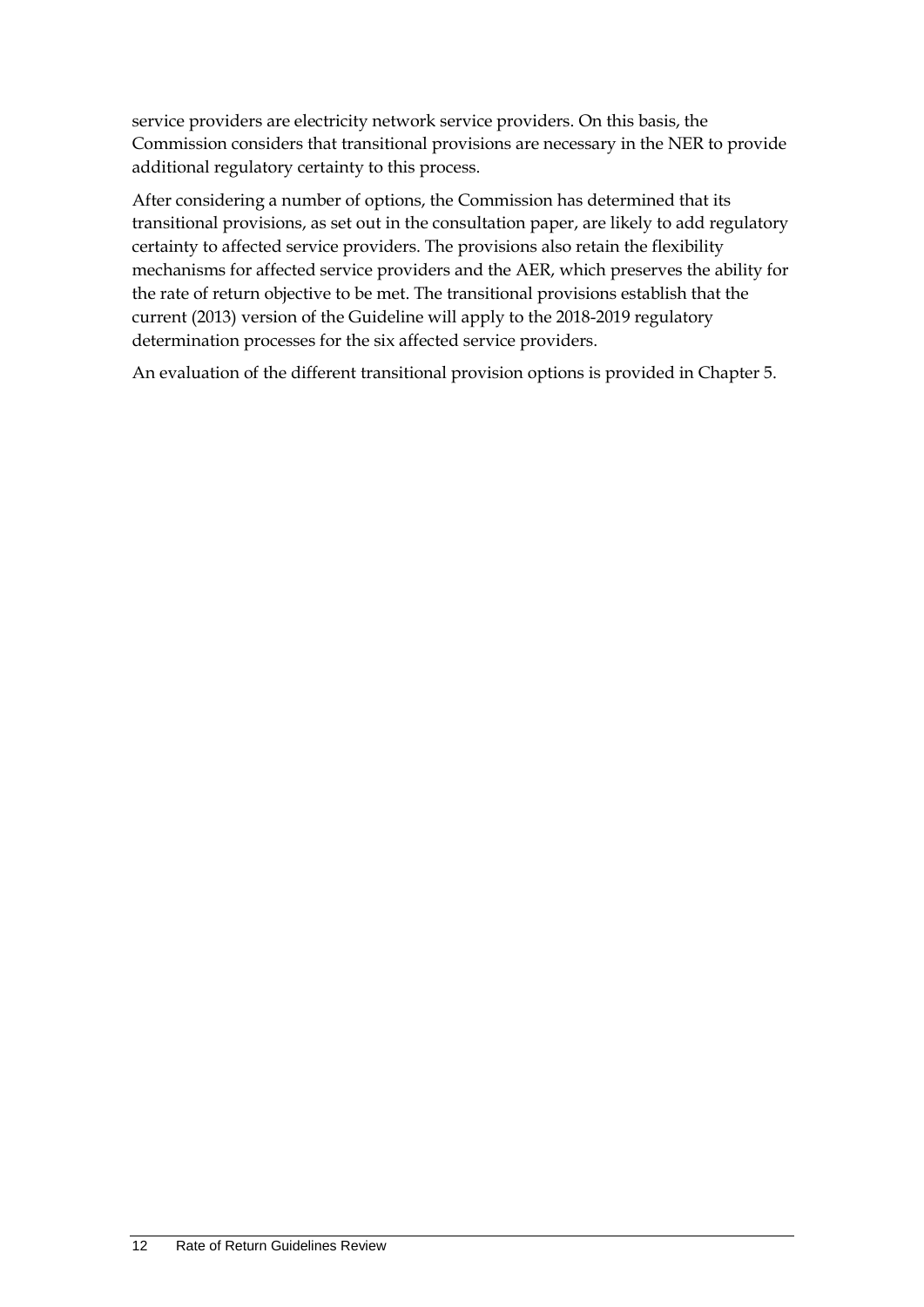### <span id="page-16-0"></span>**4 Extending the Guideline review deadline**

#### <span id="page-16-1"></span>**4.1 AER's view**

In its rule change request, the AER identified that the primary reason for extending the Guideline review deadline is that key elements<sup>[20](#page-16-2)</sup> of the current Guideline are in dispute and are being considered by the ACT and FCA. It stated:<sup>[21](#page-16-3)</sup>

"The outcome of these legal processes is unlikely to be known before 17 December 2016 and may not be known within the next 12 months. The outcome of these legal processes may cause a change in the AER's approach to setting the allowed rate of return and hence trigger a review of the Guideline. It would not be prudent to conduct a Guideline review by December 2016, when fundamental issues about the appropriate application of the legislative framework are likely to be unresolved by that time, and if an amended Guideline would be superceded shortly after... The AER considers there is no value in commencing a Guideline review before the Tribunal and FCA processes are settled."

The AER considered that the proposed rules would provide certainty as it would allow more time for the legal processes to finalise, and that this in turn will allow more time for the AER to consult on, and incorporate better and more relevant information into the revised Guideline.

The AER also claimed that the proposed rules would 'reduce the cost and regulatory burden associated with conducting a Guideline review by 17 December 2016'.<sup>[22](#page-16-4)</sup>

In its proposal, the AER noted that service providers would maintain 'the current available flexibility to depart from the Guideline in a regulatory proposal or determination (if doing so would contribute to the achievement of the allowed rate of return objective)<sup>'[23](#page-16-5)</sup> It also noted that the proposed rules 'will result in regulatory proposals submitted between 17 December 2016 and 17 December 2018 being required to identify departures from the current Guideline, rather than a reviewed (and potentially amended) Guideline'.<sup>[24](#page-16-6)</sup> Further, it did not consider that the identification of these departures will have a material impact.

<span id="page-16-2"></span> $20$  Key elements relate to the return on debt, and the value of imputation credits (which the rate of return must be consistent with).

<span id="page-16-3"></span><sup>21</sup> AER, Request for a rule change, 7 June 2016, p. 2.

<span id="page-16-4"></span><sup>22</sup> AER, Request for a rule change, 7 June 2016, p. 3.

<span id="page-16-5"></span><sup>23</sup> AER, Request for a rule change, 7 June 2016, p. 4.

<span id="page-16-6"></span><sup>24</sup> AER, Request for a rule change, 7 June 2016, p. 3.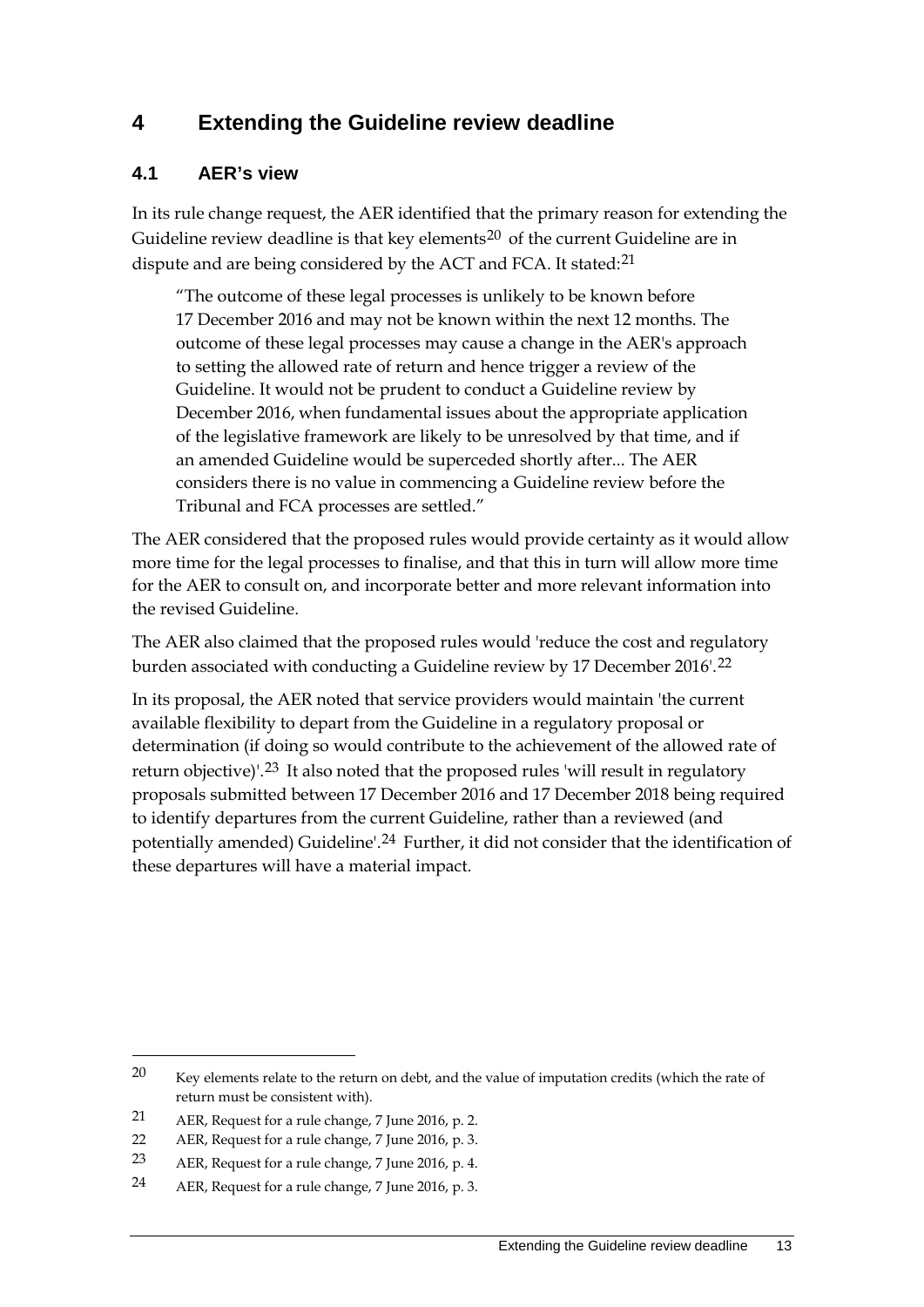### <span id="page-17-0"></span>**4.2 Stakeholder views**

#### **Delay of the Guideline**

Stakeholders all expressed in-principle support for the review deadline to be extended. For example the Electricity Networks Association (ENA) stated that it:<sup>[25](#page-17-1)</sup>

"…supports the AER's rule change proposal to alter the relevant provisions of the National Electricity Rules and National Gas Rules and its rationale for the change….the deferral of the Rate of Review Guideline review will provide greater certainty to stakeholders during the review process."

ActewAGL stated that it 'supports the motivation for the Rule change request from the AER to extend the deadline to review the Current Guidelines'.<sup>[26](#page-17-2)</sup>

Stakeholders mostly commented that delaying the review deadline would be beneficial in that it would allow the AER time to incorporate new information from the FCA decisions and related processes into a revised Guideline. AusNet Services stated that:<sup>[27](#page-17-3)</sup>

"…given that significant areas of the current Guideline are currently under review by the Australian Competition Tribunal and the Federal Court, it is sensible to extend the December 2016 deadline for the second Rate of Return Guideline to enable it to reflect the outcomes of those reviews."

Energex noted that 'these appeal processes could significantly influence the estimation of the allowed rate of return in future regulatory determinations'.<sup>[28](#page-17-4)</sup> Darach Energy Consulting Services also noted that 'the AER can take into account any changes to the regulatory framework arising from the [Limited Merits Review] review and any relevant Rule changes determined by the AEMC'.[29](#page-17-5)

Essential Energy considered that the proposed rules would reduce the regulatory burden on service providers. It stated that 'the guideline review is extremely time and resource intensive for all stakeholders, so a deferral will eliminate duplicated effort and costs that may result from attempting to predict outcomes of the merits and judicial processes'.[30](#page-17-6)

Similarly, SA Power Networks also noted that:<sup>[31](#page-17-7)</sup>

"…if a revised Guideline came into effect late in 2018, there would be inadequate time for SA Power Networks and other network service providers to properly prepare their regulatory proposals. It would be unreasonable and costly for an NSP to commence preparation of its

<span id="page-17-1"></span><sup>25</sup> ENA, consultation paper submission, p. 1.

<span id="page-17-2"></span><sup>26</sup> ActewAGL, consultation paper submission, p. 1.

<span id="page-17-3"></span><sup>27</sup> AusNet Services, consultation paper submission, p. 1.

<span id="page-17-4"></span><sup>28</sup> Energex, consultation paper submission, p. 1.

<span id="page-17-5"></span><sup>29</sup> Darach Energy Consulting Services, consultation paper submission, p. 2.

<span id="page-17-6"></span><sup>30</sup> Essential Energy, consultation paper submission, p. 1.

<span id="page-17-7"></span><sup>31</sup> SAPN, consultation paper submission, p. 1.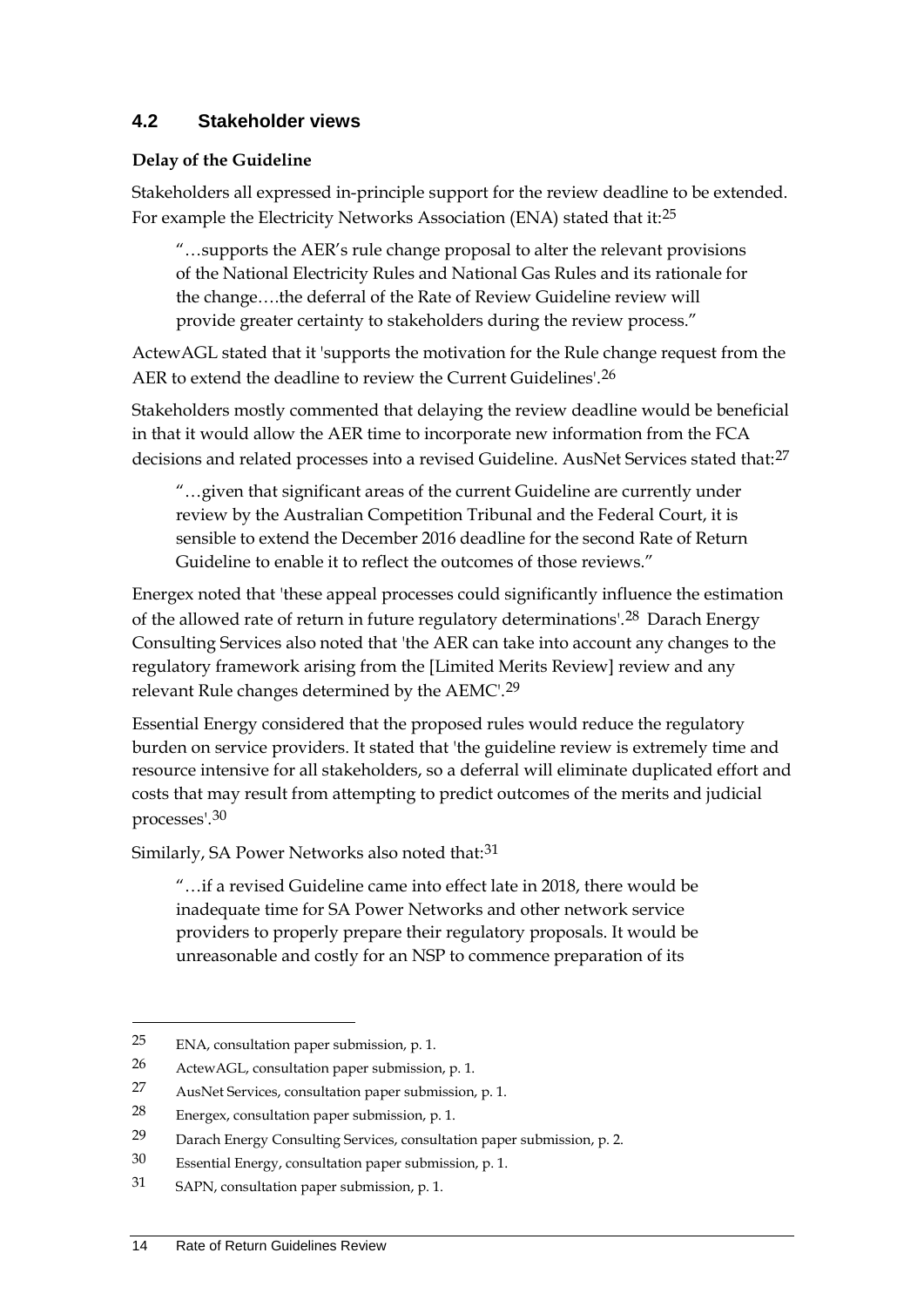proposal on the basis of one version of the Guideline and then have to amend or repeat the analysis to comply with a new version."

Ergon Energy noted, more broadly, that 'regulatory certainty should exist for all NSPs as to what Guideline applies at any/all stages of their determination processes and from what Guideline departures will be possible. Significant time and effort is required to formulate and incorporate a position in this regard'.[32](#page-18-1)

#### **Flexibility mechanisms**

Three stakeholders provided commentary about the benefits and the potential costs associated with the ability for service providers to depart from the Guideline. The ENA noted:[33](#page-18-2)

"...that since the Rate of Return Guideline is non-binding, sufficient flexibility exists to accommodate changes in market conditions at any point in time, i.e. during individual regulatory and access arrangement determinations. In view of the above, the ENA considers that the rule change will promote the National Electricity and Gas Objectives for the long-term interests of consumers in promoting clear efficient investment signals and minimising regulatory costs, where circumstances justify it."

Furthermore, Essential Energy noted that 'given the non-binding nature of the guideline, there would be sufficient flexibility... to accommodate departures from the 2013 guideline, where appropriate, in light of market developments or outcomes of the merits and judicial reviews'.[34](#page-18-3)

In contrast, ActewAGL noted that it 'will likely be required to identify departures from the Current Guidelines in its estimation of the return on debt, return on equity and allowed rate of return in its regulatory proposal notwithstanding that those Guidelines have been found to be affected by reviewable error and will necessarily be departed from by the AER in decision-making, ' and that as a result, it 'will otherwise incur additional regulatory costs without any associated benefit'.[35](#page-18-4) As a result of the perceived costs to depart, ActewAGL proposed that the Commission consider 'accompanying transitional provisions' to 'exclude the operation of the requirement under the Rules for [ActewAGL] to identify departures from the Rate of Return Guidelines in respect of its regulatory proposal for the next [Regulatory Control Period]'.[36](#page-18-5)

#### <span id="page-18-0"></span>**4.3 Analysis and conclusions**

#### **Delay of the Guideline**

-

The Commission considers that delaying the first review of the Guideline to allow the AER to incorporate more up to date information would be consistent with a transparent

<span id="page-18-1"></span><sup>32</sup> Ergon Energy, consultation paper submission, p. 2.

<span id="page-18-2"></span><sup>33</sup> ENA, consultation paper submission, p. 1.

<span id="page-18-3"></span><sup>34</sup> Essential Energy, consultation paper submission, p. 1.

<span id="page-18-4"></span><sup>35</sup> ActewAGL, consultation paper submission, p. 5.

<span id="page-18-5"></span><sup>36</sup> ActewAGL, consultation paper submission, p. 5.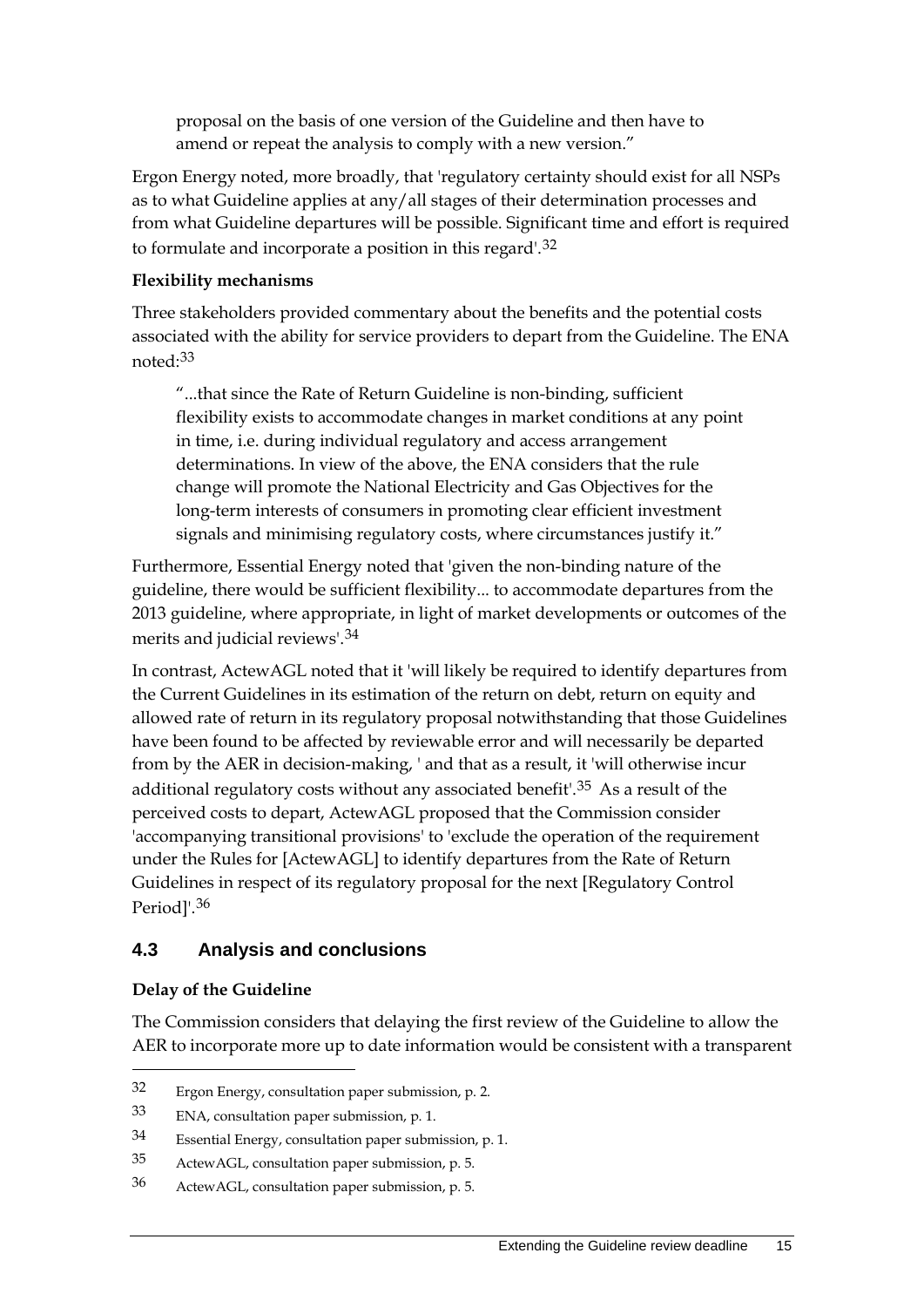regulatory process. The matters under review by the FCA are relevant to how the AER will propose to estimate the allowed rate of return in future regulatory decisions, including how its methodologies will result in determinations that are consistent with the allowed rate of return objective. Delaying the review of the Guideline is likely to allow more time for the both the AER and service providers to consider the relevant outcomes from the FCA decisions and related processes. The Commission also notes uniform support for the review of the Guideline deadline to be extended on this basis.

The Commission considers that if the proposed rules were made, the impact on the energy market would not be materially different from current arrangements. Under the proposed rules, the existing (2013) Guideline would still be in force until the new guideline is published. Additionally, under current arrangements, if the AER were to carry out a review of the Guideline by 17 December 2016, there would likely be regulatory costs for service providers to participate in the required consultation process. The effect of the proposed rules would be to delay these regulatory costs until such time as the AER commences the review in, or before, 2018 without a detrimental impact on the use of the 2013 Guideline.

On balance, the Commission considers that the proposed rules are an appropriate response that balances the risks of keeping the Guideline up to date with the unresolved FCA decisions and related processes. The two year extension of time for the first review of the Guideline is likely to be enough time for these legal processes to complete and for the AER to complete a review of the Guideline. As there is no set timeframe for the completion of these legal processes, however, a risk does remain that the AER may not have sufficient time to complete a review of the Guideline by the proposed date.

#### **Flexibility mechanisms**

The ability for service providers to depart from a Guideline provides the flexibility for them to better align their regulatory proposals with the rate of return objective in circumstances where a Guideline methodology may not be appropriate.<sup>[37](#page-19-0)</sup> In addition, the requirement to identify and explain departures is an accountability mechanism built into the framework

ActewAGL suggested that this mechanism be removed for the affected service providers in respect of the 2018 regulatory process. To do so, however, may introduce risks that service providers may make (unintended or otherwise) departures that are not in the long term interests of consumers. In such circumstances, not requiring an explanation of a departure from the Guideline can result reduced accountability. Moreover, if service providers only propose to make departures to ensure consistency with outcomes arising from the FCA decisions and related processes, then identifying departures is not likely to be a significant regulatory burden.

On this basis, the Commission does not consider it appropriate to remove the requirement for affected service providers to identify departures from the 2013 Guideline.

<u>.</u>

<span id="page-19-0"></span><sup>37</sup> The ability for service providers to depart from the Guideline is set out in Schedules 6.1.3(9) and 6A.1.3 of NER and rule 72(1)(g) of NGR.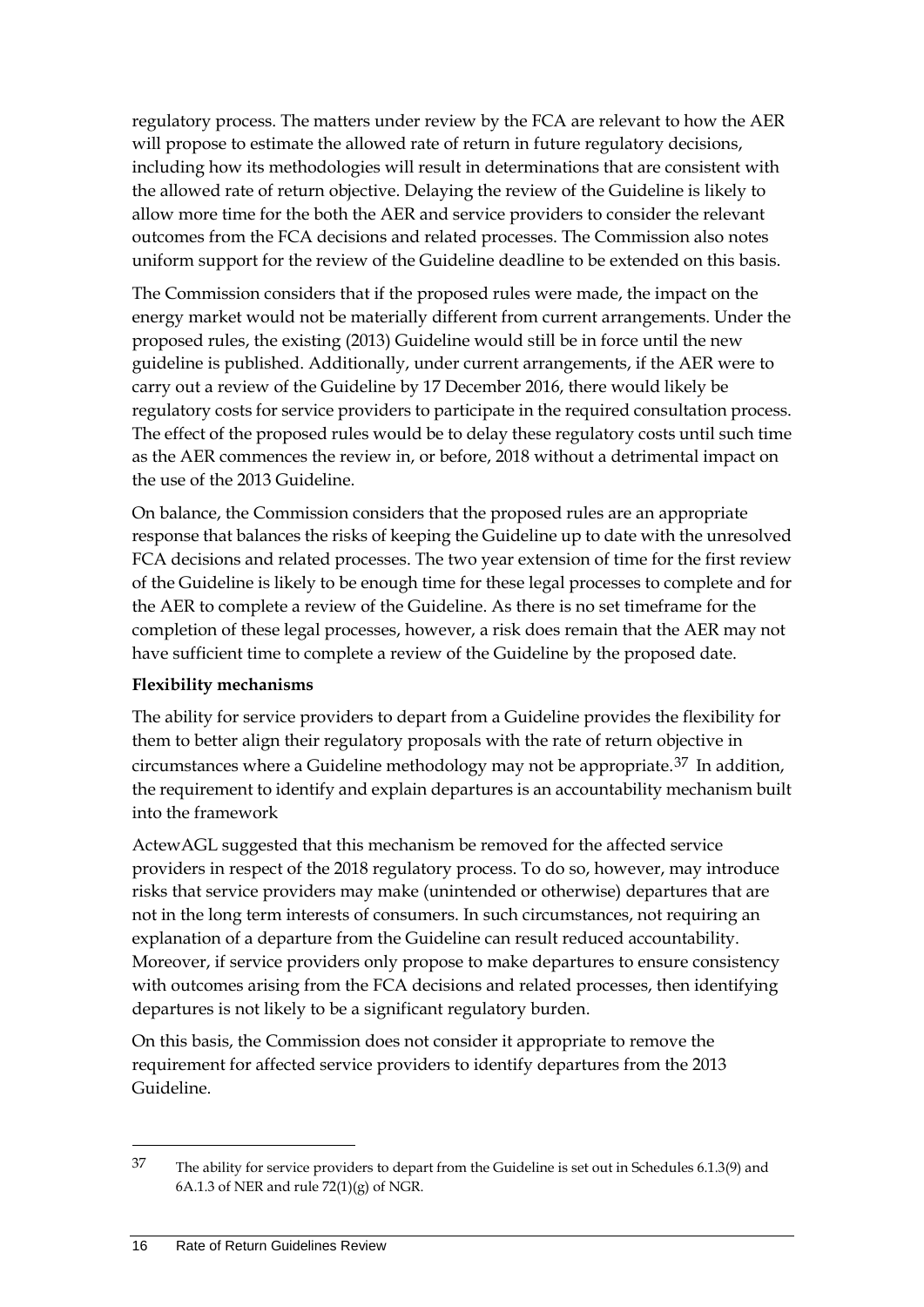### <span id="page-20-0"></span>**5 Review deadline timing and the need for regulatory certainty**

#### <span id="page-20-1"></span>**5.1 AER's view**

In its rule change request, the AER noted that some service providers may be particularly affected by the proposed rules. It stated that 'some businesses may be affected by the outcome of the Guideline review under the proposed timeframe extension'.[38](#page-20-3)

However, it viewed that adjusting these timeframes would not have a material impact. The rule change request stated:<sup>[39](#page-20-4)</sup>

"In the AER's view, these timing changes, at an overall level, do not have a material impact. Conducting a Guideline review at any point in time is likely to impact on one or more of the AER' s regulatory determination processes...We do not consider that the proposed rule change, at an overall level, exacerbates these impacts relative to the current Rules."

The AER subsequently stated that, to address any issues, it would 'develop a structure and schedule for all stakeholders to comment on developments in the review of the Guidelines and how they may impact the regulatory determination/access arrangement processes that may be running concurrently'.<sup>[40](#page-20-5)</sup> It also stated that stakeholders would be provided with reasonable opportunity to comment on developments in the Guideline review and how regulatory determination processes may be affected.

### <span id="page-20-2"></span>**5.2 The Commission's proposed transitional provisions**

In its consultation paper, the Commission stated that in its view, there was potential for the proposed review deadline to cause implementation issues for specific service providers who would be in the midst of their regulatory determination process when the new Guideline would be published.

As outlined in section 1.5, the Commission noted that the proposed Guideline review deadline (17 December 2018) may be particularly problematic for six affected service providers (TasNetworks, Power and Water, Ausgrid, Endeavour Energy, Essential Energy, and ActewAGL). The concern was that scenarios may arise where the revised Guideline is published before an affected service provider has submitted its revised regulatory proposal. This was considered as potentially problematic as affected service providers may be unlikely to have had sufficient time to consider it and decide on whether and how to either incorporate or depart from the Guideline in their revised regulatory proposals.[41](#page-20-6)

<span id="page-20-3"></span><sup>38</sup> AER, Request for a rule change, 7 June 2016, p. 1.

<span id="page-20-4"></span><sup>39</sup> AER, Request for a rule change, 7 June 2016, p. 4.

<span id="page-20-5"></span><sup>40</sup> AER, Request for a rule change, 7 June 2016, p. 4

<span id="page-20-6"></span><sup>&</sup>lt;sup>41</sup> The revised regulatory proposal is the last point at which a service provider can respond to the AER's draft determination on the service provider's revenue proposal.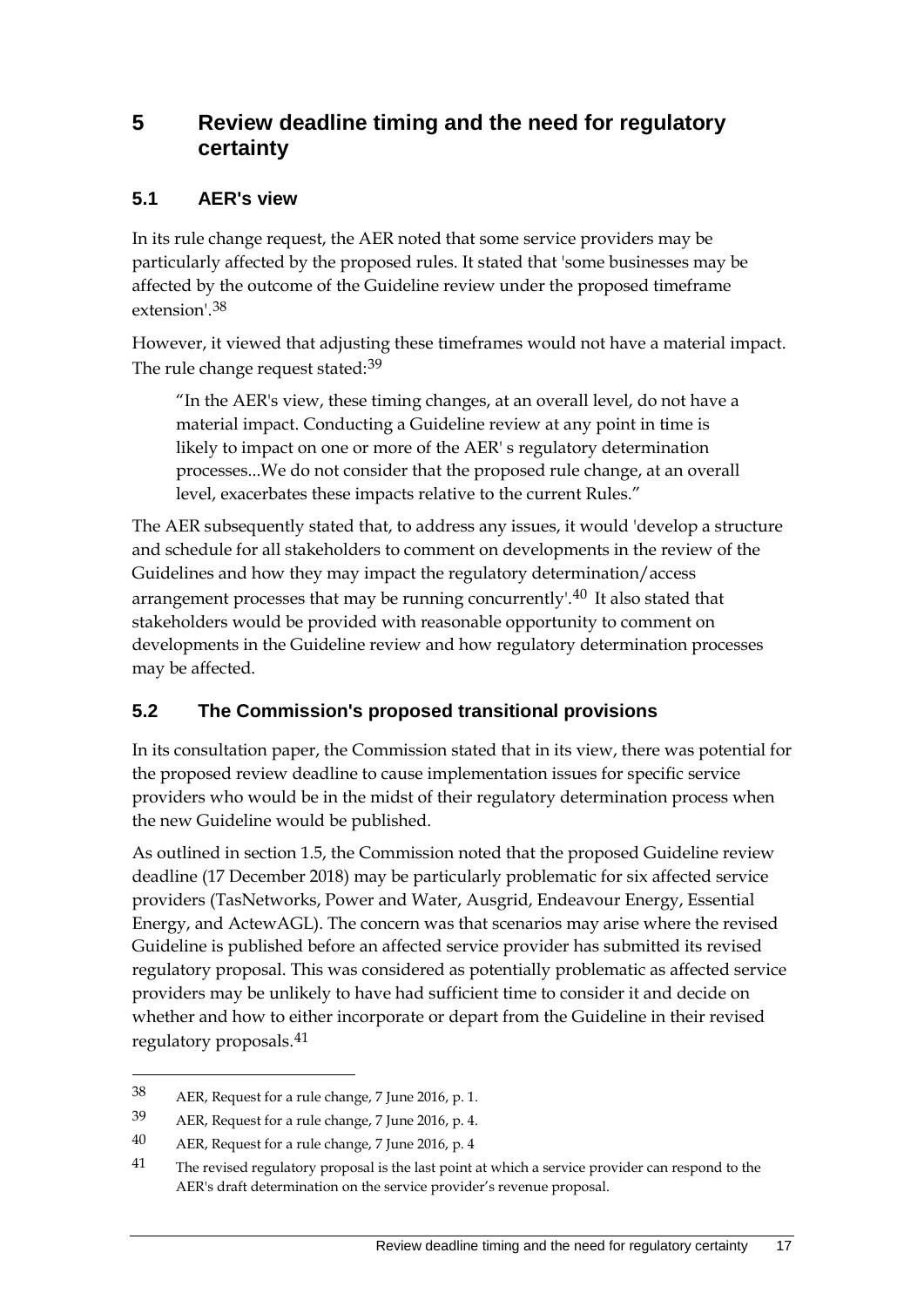To address this implementation issue, the Commission indicated that final rules could include transitional provisions that would specify the arrangements from the outset. It considered that transitional provisions could provide regulatory certainty to the affected service providers and other stakeholders who may participate in those regulatory processes.

The Commission's initial view was that if transitional provisions were necessary, the most appropriate approach would be for the provisions to specify that the current 2013 Guideline would apply to the 2018 regulatory determination processes for the six affected service providers. This is in contrast to affected service providers having to consider, in the one regulatory process, a 2013 Guideline, any potential departures from that Guideline, and then to consider an additional revised Guideline. Additionally, such provisions would only apply in respect of the first review of the Guideline and would not prevent affected service providers, or the AER, from being able to depart from the 2013 Guideline as the NER and NGR currently provide.<sup>[42](#page-21-1)</sup>

The Commission sought feedback from stakeholders on the extent to which this timing issue was significant, and why. Feedback was also sought as to whether the proposed transitional provisions set out in the consultation paper would be likely to address the issue.

### <span id="page-21-0"></span>**5.3 Stakeholder views**

#### **Significance of the issue the need for transitional provisions**

Most stakeholders commented that the timing issue created by the proposed review deadline was a significant issue, and supported the use of transitional provisions to address the issue. Ausgrid noted that 'this is an important issue for affected service providers'.[43](#page-21-2) ActewAGL stated that the 'proposed solution of extending the review deadline for the Guidelines by two years, from 17 December 2016 to 17 December 2018, poses difficulties for [ActewAGL]'s ACT electricity distribution reset process for the next [regulatory control period]', and that 'under the AER's proposed Rule change, either [ActewAGL] will have to address the Current Guidelines in its revised regulatory proposal (if the Revised Guidelines are not published prior to the submission of that proposal) or [ActewAGL] will have to address the Revised Guidelines in its revised regulatory proposal but without sufficient time to properly do so (if the Revised Guidelines are published prior to the submission of that proposal)'.<sup>[44](#page-21-3)</sup> Essential Energy also expressed 'support [for] the AEMC's position to use transitional provisions'.[45](#page-21-4)

Queensland and South Australian service providers, who are due to submit their first regulatory proposals in early 2019 for their next scheduled revenue determination process, expressed concern that the December 2018 review deadline would be problematic. Energex noted that 'the review deadline of 17 December 2018 is also

<span id="page-21-1"></span><sup>&</sup>lt;sup>42</sup> Those parties that wish to depart from the relevant Guideline would still be able to do so, subject to providing reasons for such departure.

<span id="page-21-2"></span><sup>43</sup> Ausgrid, consultation paper submission, p. 1.

<span id="page-21-3"></span><sup>44</sup> ActewAGL, consultation paper submission, p. 2,3.

<span id="page-21-4"></span><sup>45</sup> Consultation paper submissions: Essential Energy, p. 1; Energex, p. 1.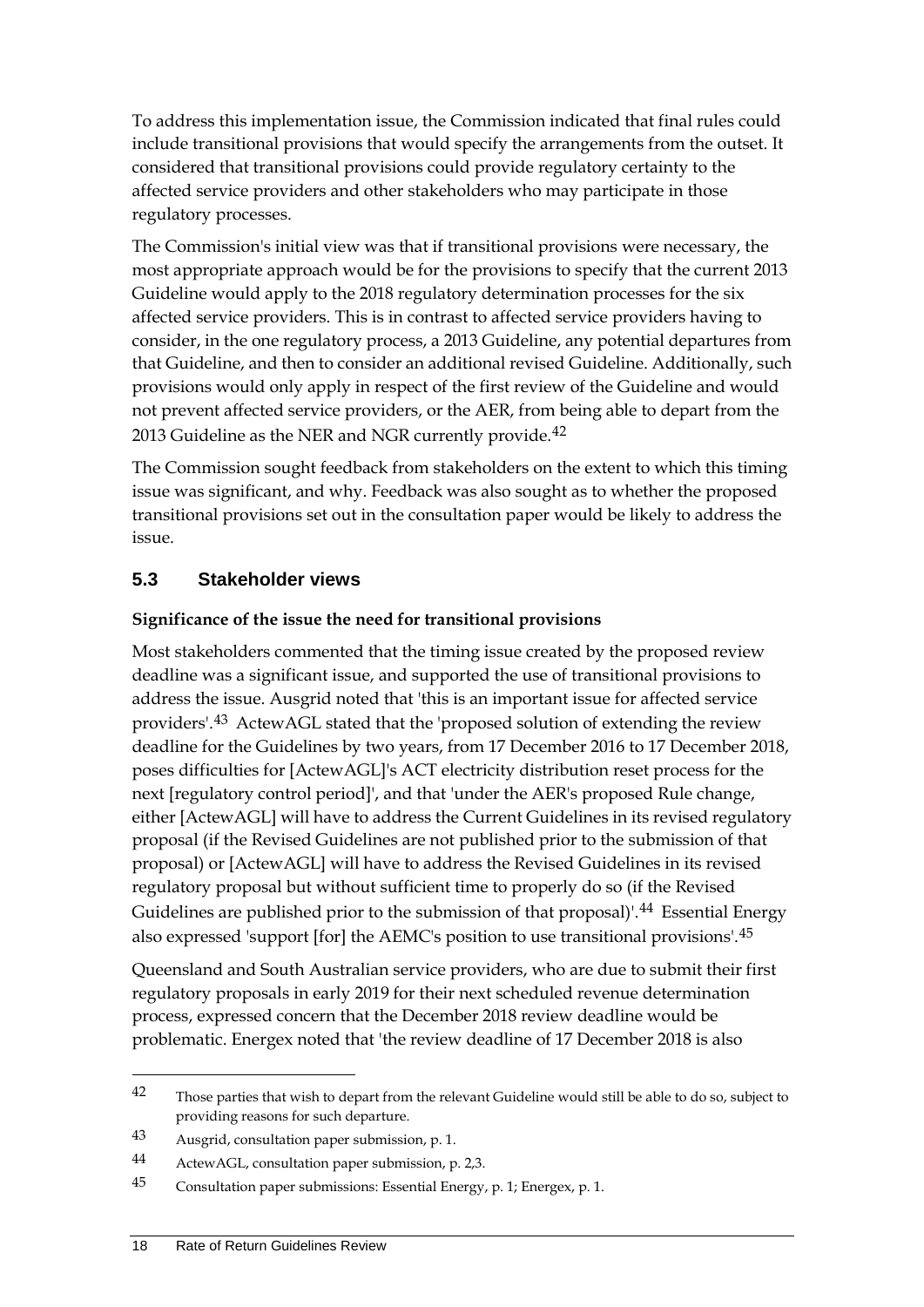potentially problematic for Queensland distributors, given that Energex is expected to submit its initial regulatory proposal by 31 January 2019'.<sup>[46](#page-22-0)</sup> It also commented that it 'supports in principle the AEMC's proposal to include transitional provisions as this provides regulatory certainty for stakeholders'.<sup>[47](#page-22-1)</sup> Ergon Energy also noted that, with respect to a December 2018 review deadline, it has 'concerns as to whether there will be sufficient time to consider, and decide on whether and how to either incorporate or depart from the Guideline in this regard'.<sup>[48](#page-22-2)</sup> SA Power Networks also noted that 'if a revised Guideline came into effect late in 2018, there would be inadequate time for SA Power Networks and other network service providers to properly prepare their regulatory proposals'.[49](#page-22-3)

No service providers indicated that the timing issue created by the proposed review deadline of December 2018 was not significant.

In its submission to the Commission's consultation paper, the AER did not consider that transitional provisions would be required. Its view was that 'the current regulatory framework is sufficiently flexible to address any issues created by a revised timing of the Rate of Return Guideline review'.<sup>[50](#page-22-4)</sup> It also stated, that 'transitional provisions may introduce complexity and rigidity into the framework'.[51](#page-22-5) **The Commission's proposed transitional provisions**

There was a range of views with respect to the Commission's proposed transitional provisions as outlined in the consultation paper.

Some stakeholders considered that the Commission's proposed transitional provisions may not be effective or provide the outcomes that it intended. For example, ActewAGL considered that affected service providers would base their proposals on the 2013 Guideline which 'does not deliver the meaningful signal of the AER's methodologies' and that 'the Current Guidelines are incapable of doing so'.[52](#page-22-6) It further noted that service providers would need to depart from the 2013 Guideline, and that this would involve additional regulatory costs to service providers and the AER.[53](#page-22-7)

In addition, the AER did not consider that the Commission's transitional provisions would be effective. In its view, the Commission's 'transitional arrangements may not have sufficient flexibility to cope with the range of potential outcomes and could impinge upon the primacy of the allowed rate of return objective'.<sup>[54](#page-22-8)</sup> The AER also considered that 'the benefits of the proposed transitional provisions may be outweighed by the potential uncertainty and complexity involved in their application', and that this

<span id="page-22-0"></span><sup>46</sup> Energex, consultation paper submission, p. 1.

<span id="page-22-1"></span><sup>47</sup> Energex, consultation paper submission, p. 2.

<span id="page-22-2"></span><sup>48</sup> Ergon Energy, consultation paper submission, p. 2.

<span id="page-22-3"></span><sup>49</sup> SAPN, consultation paper submission, p. 1.

<span id="page-22-4"></span><sup>50</sup> AER, consultation paper submission, p. 1.

<span id="page-22-5"></span><sup>51</sup> ibid.

<span id="page-22-6"></span><sup>52</sup> ActewAGL, consultation paper submission, p. 5.

<span id="page-22-7"></span><sup>53</sup> This specific issue was discussed in Chapter 5.

<span id="page-22-8"></span><sup>54</sup> AER, consultation paper submission, p. 1.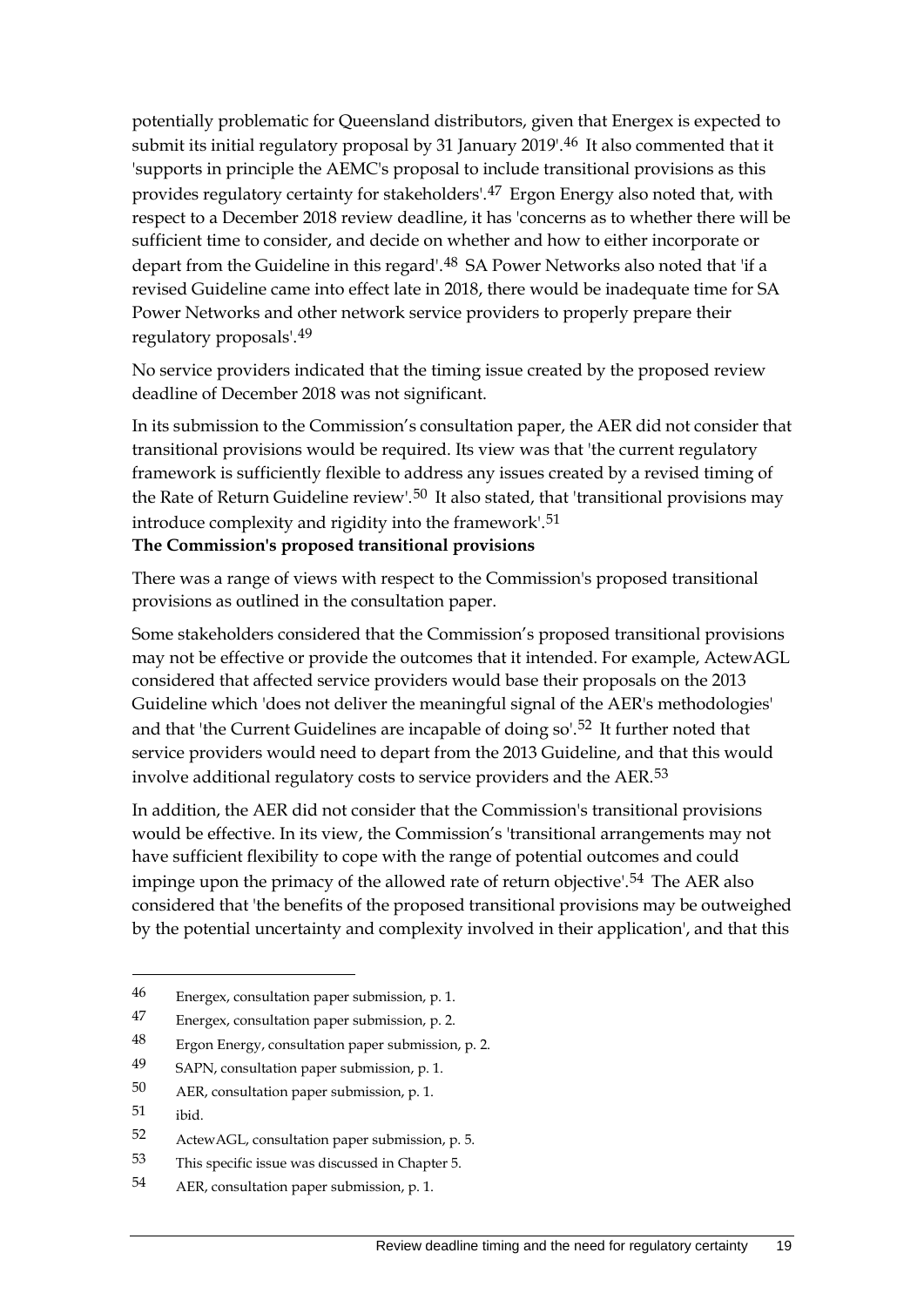may 'negatively impact the process of consultation on our draft decision and service providers' revised proposals'.[55](#page-23-0) Additionally, the AER noted that there is a possibility that it could publish its 'review of the Rate of Return Guideline before [its] draft decisions for these affected service providers', and that the proposed transitional provisions could then act as an obstacle in meeting the rate of return objective.[56](#page-23-1)

Other stakeholders, however, supported the Commission's proposed transitional provisions. They indicated that such provisions would add regulatory certainty while retaining flexibility for affected service providers. Essential Energy considered that 'transitional provisions suggested by the AEMC in the consultation paper, namely that the current 2013 guideline will apply to Essential Energy's next determination, are necessary in order to remove any ambiguity'.[57](#page-23-2) Endeavour Energy also noted that it supported:[58](#page-23-3)

"...the AEMC's position to use transitional provisions to specify that the current 2013 Guideline would apply to the 2019-24 regulatory determination processes of the affected service providers (of which Endeavour Energy is one), rather than the revised Guideline published following the review process. We also agree with the transition provisions only applying in respect of the first review of the Guideline and not preventing affected service providers, or the AER, from being able to depart from the 2013 Guideline."

Ausgrid stated that it 'would support any outcome from the AEMC that delivers greater regulatory certainty to affected service providers'.<sup>[59](#page-23-4)</sup> It also expressed concern that measures other than the AEMC's initial proposal may 'result in a different outcome'.[60](#page-23-5)

#### **Alternative review deadline dates**

A number of stakeholders indicated that the proposed December 2018 review deadline was not satisfactory for their regulatory processes. These stakeholders suggested alternative deadline dates, either in addition to, or in place of, the Commission's proposed transitional provisions. These included recommendations that the review deadline be brought forward, or postponed further.

ActewAGL, for instance, requested that the review deadline be brought forward to June 2018. In its view, this 'should provide sufficient time for the AER to issue the Revised Guidelines and reflect them in its draft determination for [ActewAGL]'s ACT electricity distribution reset process for its 2019/20 to 2023/24 regulatory control period...and would ensure a meaningful opportunity for [ActewAGL] to consider and respond to the Revised Guidelines in preparing its revised regulatory proposal'.[61](#page-23-6)

<span id="page-23-0"></span><sup>55</sup> AER, consultation paper submission, p. 2.

<span id="page-23-1"></span><sup>56</sup> AER, consultation paper submission, p. 2.

<span id="page-23-2"></span><sup>57</sup> Essential Energy, consultation paper submission, p. 1.

<span id="page-23-3"></span><sup>58</sup> Endeavour Energy, consultation paper submission, p. 1.

<span id="page-23-4"></span><sup>59</sup> Ausgrid, consultation paper submission, p. 1.

<span id="page-23-5"></span><sup>60</sup> Ausgrid, consultation paper submission, p. 1.

<span id="page-23-6"></span><sup>61</sup> ActewAGL, consultation paper submission, p. 1.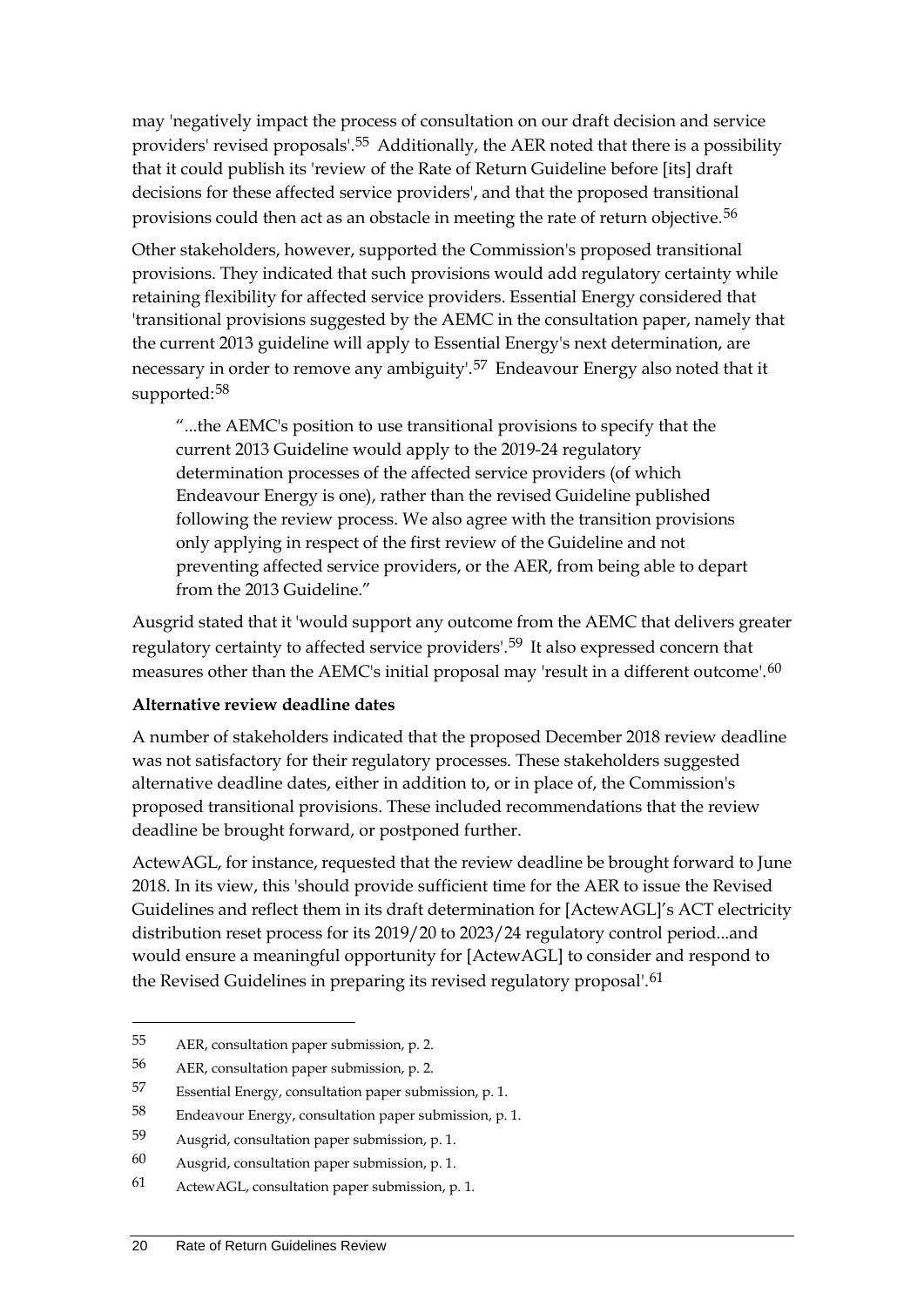Both Australian Gas Networks and SA Power Networks suggested that the review deadline be brought forward to at least October 2018. SA Power Networks preferred this date as 'December 2018 would be problematic for SA Power Networks and other network service providers who must lodge their 2020-25 regulatory proposals by 31 January 2019'.[62](#page-24-0) Australian Gas Networks noted that October 2018 would allow 'stakeholders to consider the impact of the current merits and judicial review proceedings on the revised Guideline' and 'those businesses submitting their regulatory proposals in January and February 2019, to consider and incorporate the revised Guideline into their submissions'.[63](#page-24-1)

Alternatively, Endeavour Energy supported further postponing the Guideline to May or June 2019. It argued that 'this outcome ensures the disputed elements currently before the merits and judicial reviews are incorporated into the new Rate of Return review, without limiting Endeavour Energy's ability to engage in the Rate of Return consultation phase'.[64](#page-24-2)

#### **The three-month mechanism**

Four service providers considered the merits of establishing a three-month mechanism. Such a mechanism would establish that the Guideline that has been published at least three months prior to a service provider's first regulatory proposal submission is the Guideline that applies to that regulatory process.<sup>[65](#page-24-3)</sup> In addition, one submission indicated support for such a mechanism, but that the timeframe should be four months as a minimum.[66](#page-24-4) Some stakeholders recommended that this mechanism be either in place of, or in addition to, other measures.

Energex noted that such arrangements would 'not only provide network businesses with certainty regarding the applicable Guideline but also sufficient time to consider the Guideline'.[67](#page-24-5) Ergon Energy stated that it 'considers transitional provisions should denote that the version of the Guideline in place a defined number of months (preferably at least 3 months) before the submission of an initial regulatory proposal, applies therein'.[68](#page-24-6)

AusNet Services noted that such a mechanism should allow for a four month period between the publication of a Guideline and the submissions of a revenue proposal. In its view, it considers that 'four months is the minimum time required to properly consider, and consult with its stakeholders, on how a revised Guideline will be applied in its Revenue Proposal'.[69](#page-24-7)

<span id="page-24-0"></span><sup>62</sup> SAPN, consultation paper submission, p. 1.

<span id="page-24-1"></span><sup>63</sup> AGN, consultation paper submission, p. 1; SAPN, consultation paper submission, p. 1.

<span id="page-24-2"></span><sup>64</sup> Endeavour Energy, consultation paper submission, p. 1.

<span id="page-24-3"></span><sup>65</sup> Consultation paper submissions: Energex, p. 2; SAPN, p. 2; Essential Energy, p. 2; Ergon Energy, p. 2.

<span id="page-24-4"></span><sup>66</sup> AusNet Services, consultation paper submission, p. 1.

<span id="page-24-5"></span><sup>67</sup> Energex, consultation paper submission, p. 2.

<span id="page-24-6"></span><sup>68</sup> Ergon Energy, consultation paper submission, p. 2.

<span id="page-24-7"></span><sup>69</sup> AusNet Services, consultation paper submission, p. 1.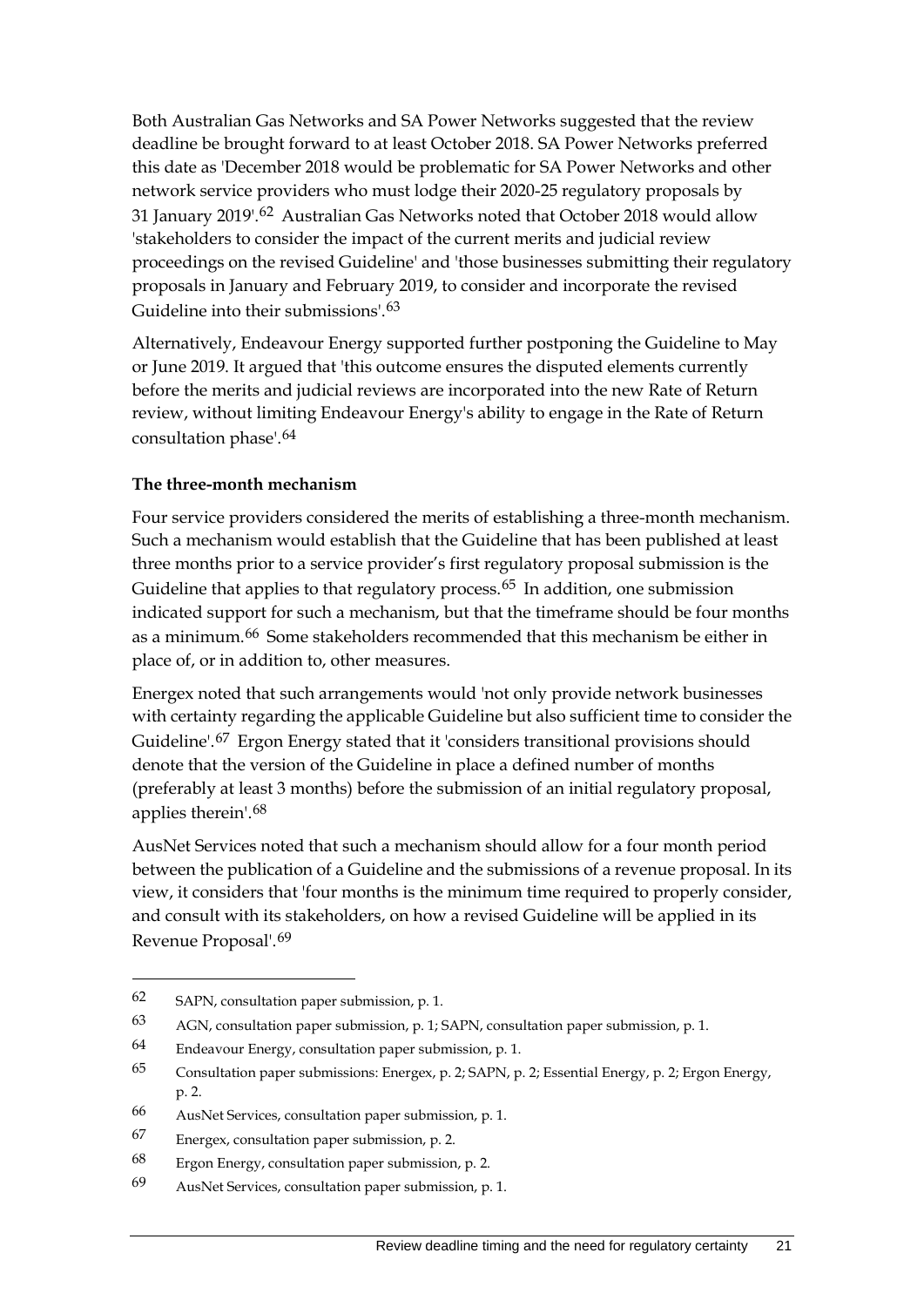There was some variation in terms of how the three-month mechanism could be applied. SA Power Networks considered that this model should be applied to the current affected service providers.<sup>[70](#page-25-1)</sup> Energex considered that this model be extended to capture those service providers commencing their regulatory proposals in early 2019.[71](#page-25-2) Essential Energy and Ergon Energy argued that this mechanism should be applied more broadly to all regulatory determination and access arrangement processes.<sup>[72](#page-25-3)</sup>

### <span id="page-25-0"></span>**5.4 Analysis and conclusion**

The Commission considered the range of approaches presented to address the review deadline issue. Many stakeholders suggested single approach measures to address the timing issue, while a small number of stakeholders recommended combinations of 'stacked' alternative measures that could operate in tandem. More broadly, the Commission considers that when the outcomes are the same, simpler solutions are preferred to complex solutions. For this reason, the discussion below is in reference to the single approach measures only.

#### **Significance of the issue and the need for transitional provisions**

The Commission considers that the extension of the review deadline to December 2018 creates uncertainty and places constraints on the ability for six service providers to appropriately consider information from a new guideline. Additionally, the Commission considers that there is limited flexibility, in this instance, for the AER to develop, consult and publish a revised Guideline, and also allow a sufficient amount of time for service providers to adequately consider it, given the uncertainty of when the FCA decisions and related processes will finalise. On this basis there is sufficient cause to warrant the creation of transitional provisions to provide additional clarity, in advance, regarding the 2018 regulatory process for affected service providers.

The Commission also notes the submissions from service providers due to submit their regulatory proposals in early 2019. These service providers, however, will have had approximately two months to consider the content in the Guideline and will have time within the process to consider the application of a revised Guideline. They will also have had the opportunity to engage with the AER in its Guideline review consultation process well in advance of their submission dates including reviewing the AER's draft Guideline. The issues identified for the affected service providers, however, are more acute due to their determination processes being more than halfway complete which limits their opportunity to respond to the 2018 Guideline.

#### **The Commission's proposed transitional provisions**

The Commission acknowledges the mixed response to its proposed transitional provisions. The Commission has considered the alternatives and is satisfied that its proposed transitional provisions meet the needs of the relevant service providers in a clear and efficient manner, and promotes the transparency of information to enhance regulatory certainty, while retaining sufficient flexibility for affected service providers.

<span id="page-25-1"></span><sup>70</sup> SAPN, consultation paper submission, p. 2.

<span id="page-25-2"></span><sup>71</sup> Energex consultation paper submission, p. 2.

<span id="page-25-3"></span><sup>72</sup> Consultation paper submissions: Essential Energy, p. 2; Ergon Energy, p. 2.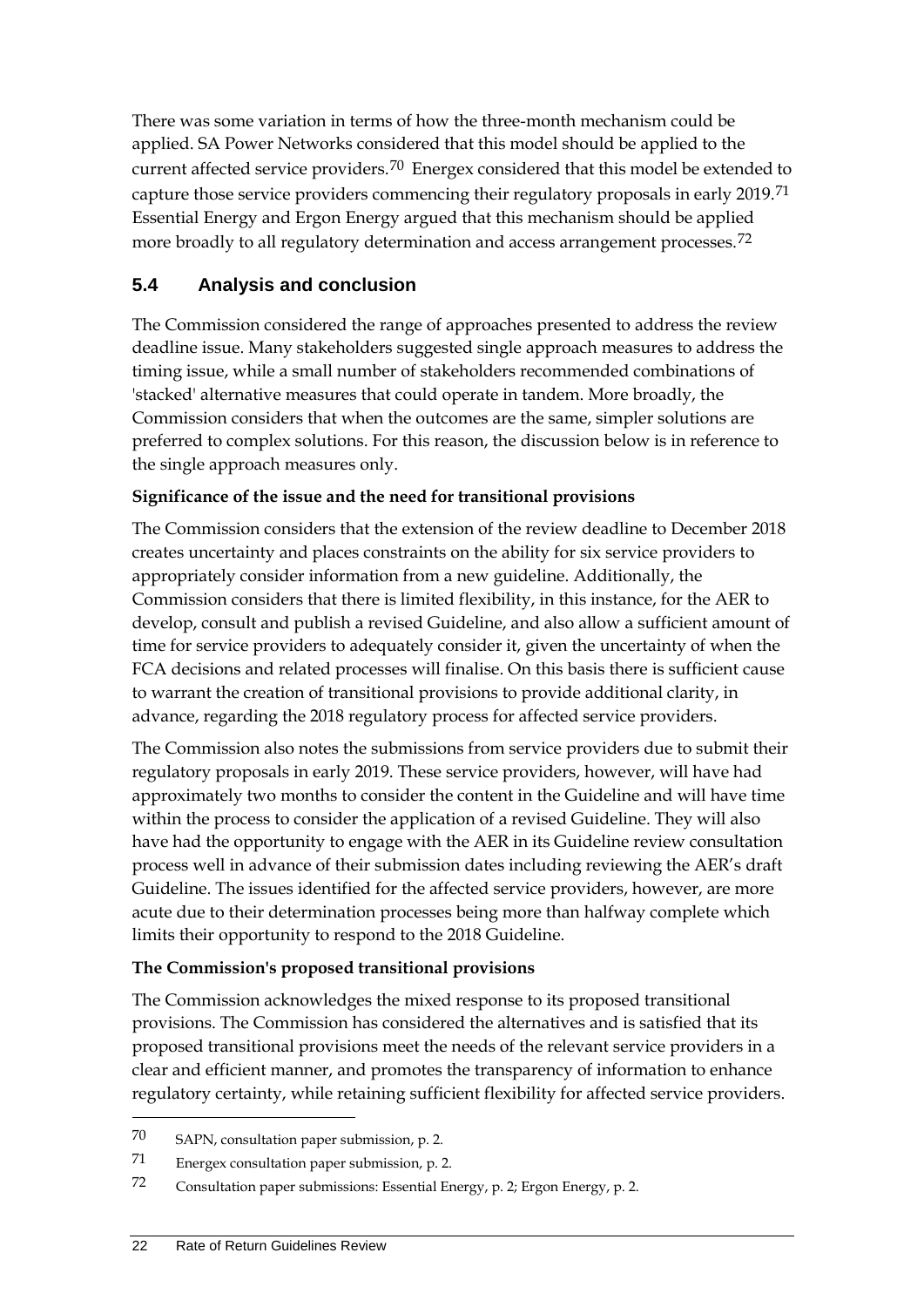Additionally, the Commission considers that this approach retains the ability of the regulatory process to deliver outcomes that are consistent with the rate of return objective.

Noting submissions from ActewAGL, the Commission does not consider that the proposed transitional provisions would increase the need for affected service providers to depart from the 2013 Guideline. Under the Commission's proposed approach, the current 2013 Guideline will apply to the 2018 regulatory determination process for the affected service providers. In contrast, the AER's proposal could result in affected service providers commencing their regulatory process using the 2013 Guidelines, but then having to consider an additional revised 2018 Guideline towards the end of that process. In both scenarios, affected service providers commence their process with the 2013 Guideline, and in both scenarios, service providers can depart from the Guideline, with appropriate justification. The transitional provisions, however, remove the need for affected service providers to then consider an additional revised 2018 Guideline late in their regulatory process.

The AER commented that proposed transitional arrangements may restrict its ability to make determinations that are consistent with the rate of return objective. Specifically, it claimed that if the review of the Guideline is completed sufficiently in advance of the relevant draft decisions, then the transitional provisions may limit the AER's ability to use the information in the revised Guideline. The Commission notes, however, that the ability to depart from the Guideline is also preserved for the AER. Should the AER find it appropriate to depart from the 2013 Guideline, then it is still free to do so, with appropriate justification. On this basis, the ability for the AER to make decisions consistent with the rate of return objective is preserved.

While the AER may find itself in a position to publish a revised Guideline early, there are many factors that would have to align for this to be possible. For instance, delays to FCA decisions and related processes, delays in the development and consultation on a new revised Guideline, while ensuring that a sufficient period time is allotted for service providers to appropriately consider the revised Guideline, all increase the risk that the AER may not meet a timeframe earlier than December 2018.

#### **Alternative review deadlines**

A number of stakeholders suggested that the review deadline should be earlier than December 2018. The Commission acknowledges that bringing the date forward could potentially provide the affected service providers with sufficient time to appropriately consider a revised Guideline. The Commission also notes that there may be benefits for those service providers due to submit their first regulatory submissions in late January 2019, as they would similarly have additional time to appropriately consider a revised Guideline.

However, bringing the review deadline forward increases the very real risk that the AER will not be able to meet this deadline. As discussed above, there is uncertainty regarding when the FCA decisions and related processes will finalise. In addition, the AER will need a sufficient amount of time to consider the findings, and then to develop, prepare, consult and publish a new Guideline. The Commission notes that the first Rate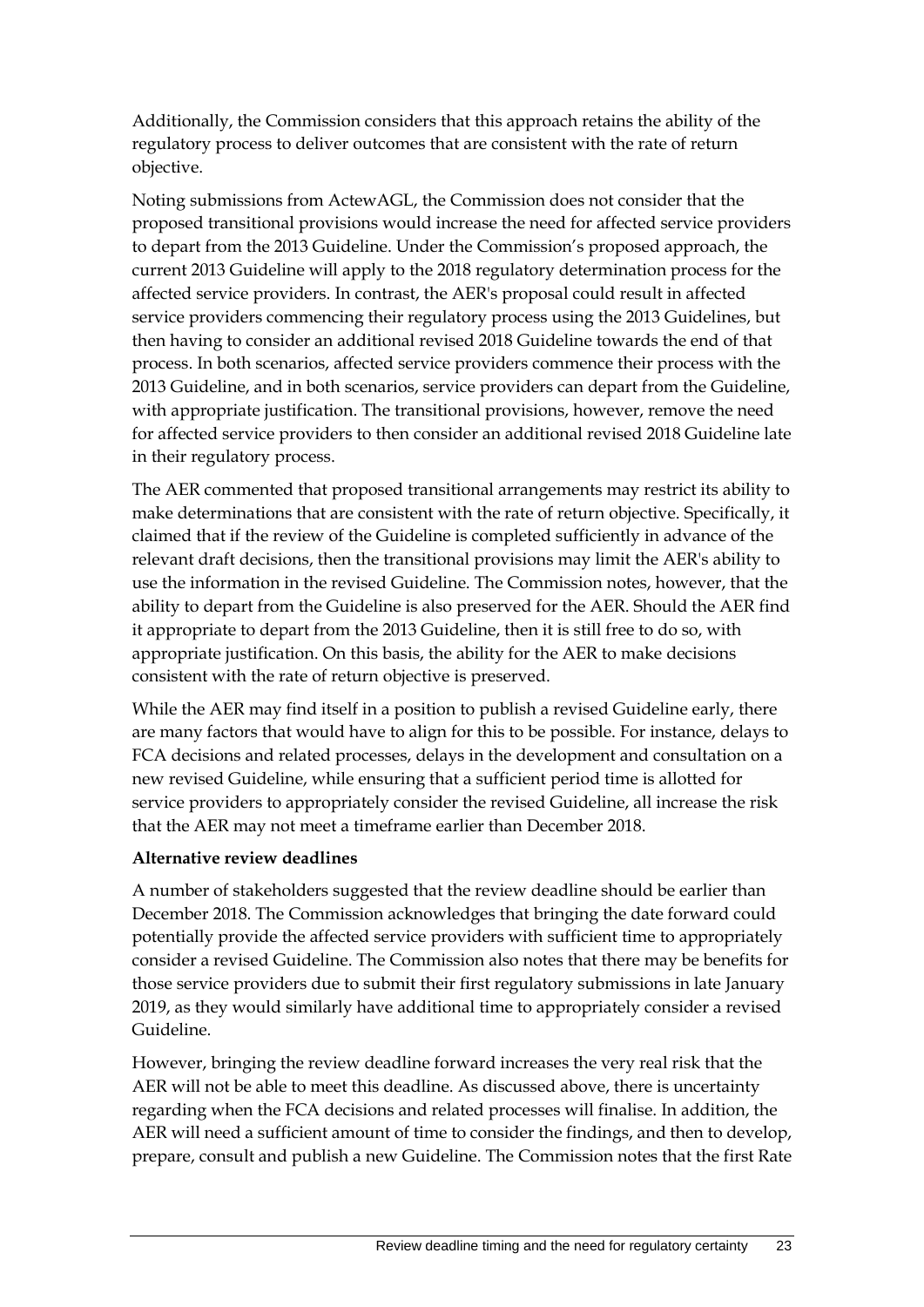of Return Guideline took approximately 12 months to complete and included a broad ranging consultation as required under the NER and NGR.[73](#page-27-0) Under the current proposal to extend the revision date to December 2018, there still remains a risk that if the FCA decisions and related processes take longer that currently expected, and/or the AER's guideline consultation process takes longer than anticipated, the AER may still not meet this deadline.

With respect to those service providers due to submit their first regulatory submissions by the end of January 2019, as has previously been noted, they will have had approximately two months to consider the revised Guideline. They will also have time within the process to consider its application, and will have had the early opportunity to engage with the Guideline review consultation process.

On these grounds, the Commission has concluded that bringing the review deadline forward from December 2018 is not preferable to the proposed rules or to the Commission's approach to the transitional provisions.

Similarly, the Commission considers that further delaying the guideline is not preferable to the Commission's approach to the transitional provisions. There may be some benefit in allowing additional time for the FCA decisions and related processes to finalise, however, delaying the review deadline does not remove the timing issues relevant to the affected service providers. Delaying the review only moves these issues onto a different set of service providers, noting that five service providers are due to submit their first regulatory proposals for their next scheduled review process by the end of January 2019. As mentioned above, under the AER's proposed deadline, these service providers will still have capacity to consider a revised 2018 guideline prior to, and within, their review process. Should the review deadline be further delayed, the capacity for these service providers to consider the revised guideline is reduced.

#### **The three-month mechanism**

The three-month mechanism has been proposed to establish that the Guideline that has been published at least three months prior to a service providers' first regulatory proposal submission is the Guideline that applies to that regulatory process. The Commission notes that there are three variations of this model. The first relates to the application of this model to the affected service providers. The second variation of the model would also apply to the affected service providers due to submit their first regulatory proposal in early 2019. The third variation of this model proposes a permanent amendment to the rules that would to apply to all regulatory determination processes going forward.

The first variation of this model would apply to the affected service providers. The Commission notes that in practice, the effect of this model would not substantially differ from the Commission's proposed transitional provisions. For example, this version of model would require that the Guideline that is in place by the end of October 2017 (three months prior to the end of January 2018, which is the first submission for the

<u>.</u>

<span id="page-27-0"></span><sup>73</sup> Consultation procedures for the Rate of Return Guideline are set out in s.(s) 6.16 and 6A.20 of the NER, and rule 9B of the NGR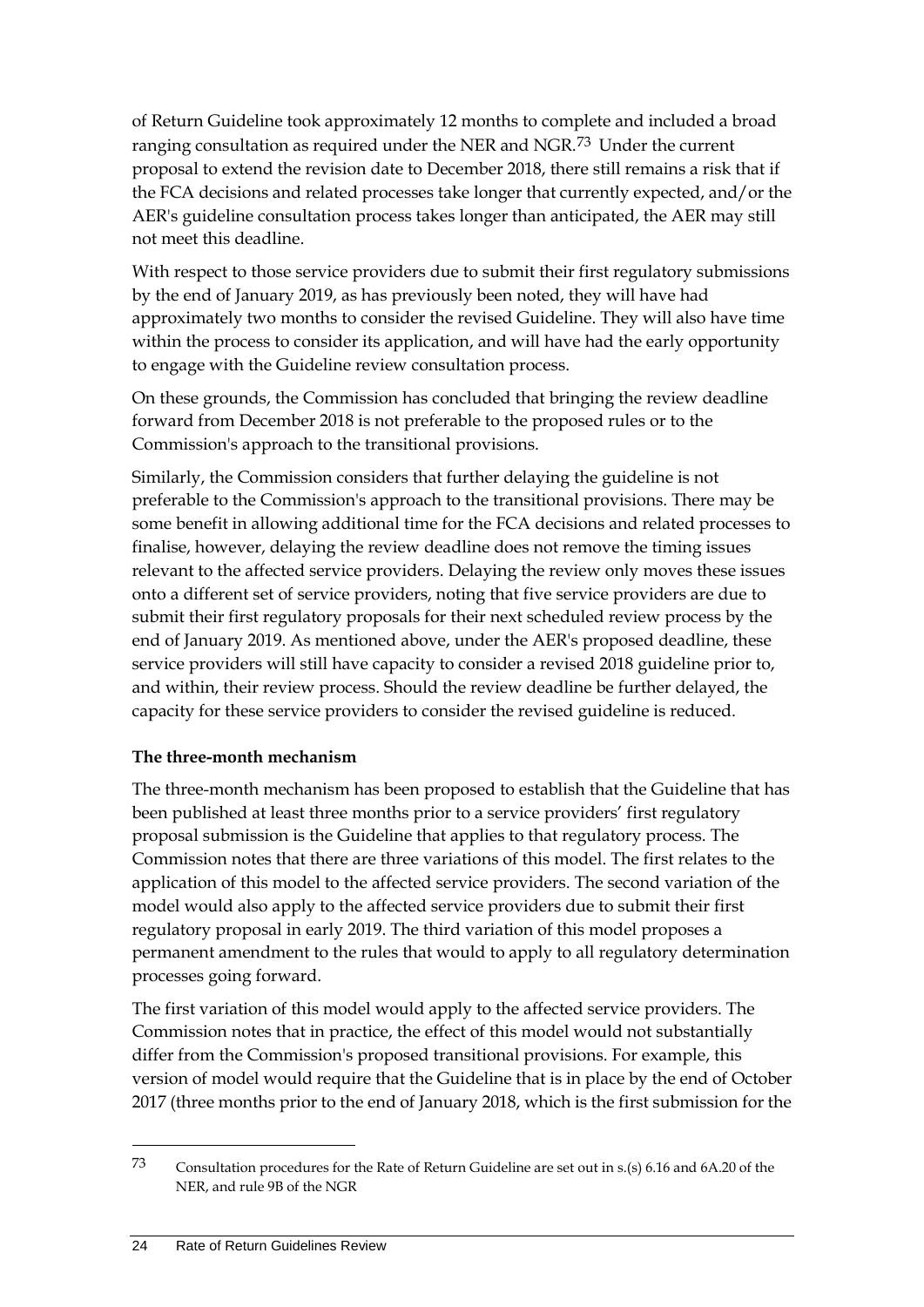2018 regulatory process) would be the Guideline that applies to the 2018 regulatory process. In this scenario, the 2013 Guideline would apply to the 2018 regulatory process given that it is very unlikely that the revised Guideline would be ready by the end of October 2017. In effect, this would result in the same outcome as the Commission's proposed transitional arrangements as affected service providers would not have to consider a new 2018 Guideline, but would still have to consider the 2013 Guideline.

However, while it would be unlikely that the revised Guideline would be ready by the end of October 2017, and that the outcome would be the same as the Commission's proposed transitional arrangements, this information may not be known until mid to late 2017. In this respect, this variation of the three-month model introduces uncertainty into the process that the Commission's proposed transitional arrangements avoid.

The second variation is similar to the first, except that it would also apply to the regulatory process commencing in 2019, and would require that the Guideline that is in place by the end of October 2018 to be the Guideline that applies. Should the revised Guideline, however, be published in December 2018, then the 2013 Guideline will apply to the 2019 process. Similarly, the additional uncertainty presented from the first variation remains. In addition, as has been discussed above, these service providers will still have opportunity to engage with the AER in its Guideline review consultation process well in advance of the revised deadline. On this basis, the Commission does not consider this variation of the model preferable to the Commission's approach to the transitional provisions.

However, the more general application of the three month mechanism may provide the benefit of addressing the ongoing timing issues that arise from the coincidence of the guideline review process and the AER's regulatory decisions. The application of this general rule, however, is not within the scope of the issues raised in the rule change request which were related to extending the initial Guideline review process in light of the outstanding FCA decisions and related processes. However, this conclusion in this context does not preclude the AEMC's consideration of a future rule change request of this nature.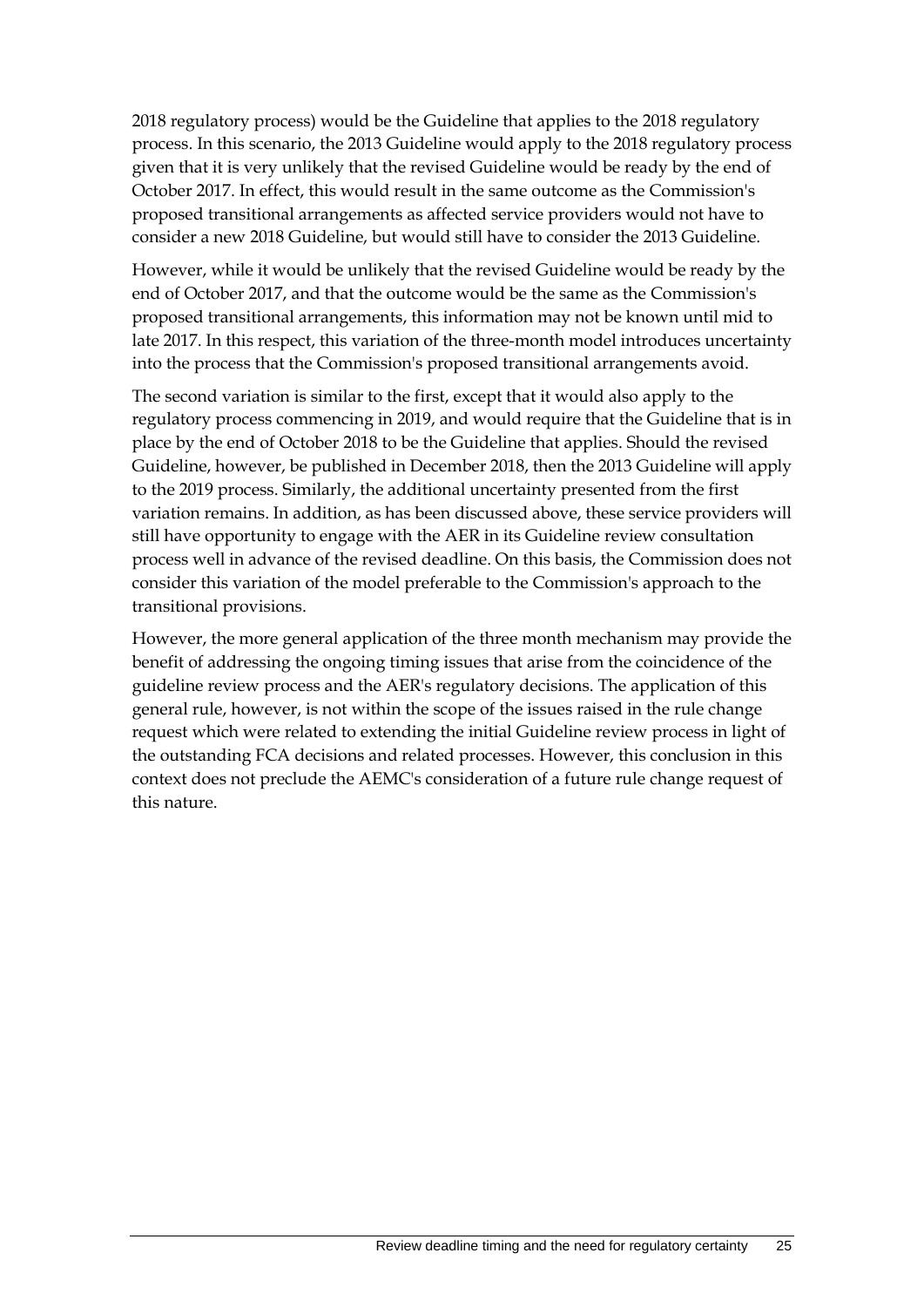# <span id="page-29-0"></span>**Abbreviations**

| <b>ACT</b>                | <b>Australian Competition Tribunal</b>                                                                           |
|---------------------------|------------------------------------------------------------------------------------------------------------------|
| <b>AEMC</b>               | <b>Australian Energy Market Commission</b>                                                                       |
| <b>AEMO</b>               | Australian Energy Market Operator                                                                                |
| <b>AER</b>                | Australian Energy Regulator                                                                                      |
| affected service provider | TasNetworks, Power and Water Corporation,<br>Ausgrid, Endeavour Energy, Essential Energy, and<br><b>ActewAGL</b> |
| Commission                | See AEMC                                                                                                         |
| Guideline                 | Rate of Return Guidelines                                                                                        |
| <b>ENA</b>                | <b>Electricity Networks Association</b>                                                                          |
| <b>ERA</b>                | Economic Regulation Authority of Western<br>Australia                                                            |
| <b>FCA</b>                | Federal Court of Australia                                                                                       |
| <b>MCE</b>                | Ministerial Council on Energy                                                                                    |
| <b>NEL</b>                | National Electricity Law                                                                                         |
| <b>NEO</b>                | national electricity objective                                                                                   |
| <b>NER</b>                | <b>National Electricity Rules</b>                                                                                |
| <b>NGL</b>                | National Gas Law                                                                                                 |
| <b>NGO</b>                | national gas objective                                                                                           |
| <b>NGR</b>                | <b>National Gas Rules</b>                                                                                        |
| service providers         | electricity network and gas pipeline service<br>providers                                                        |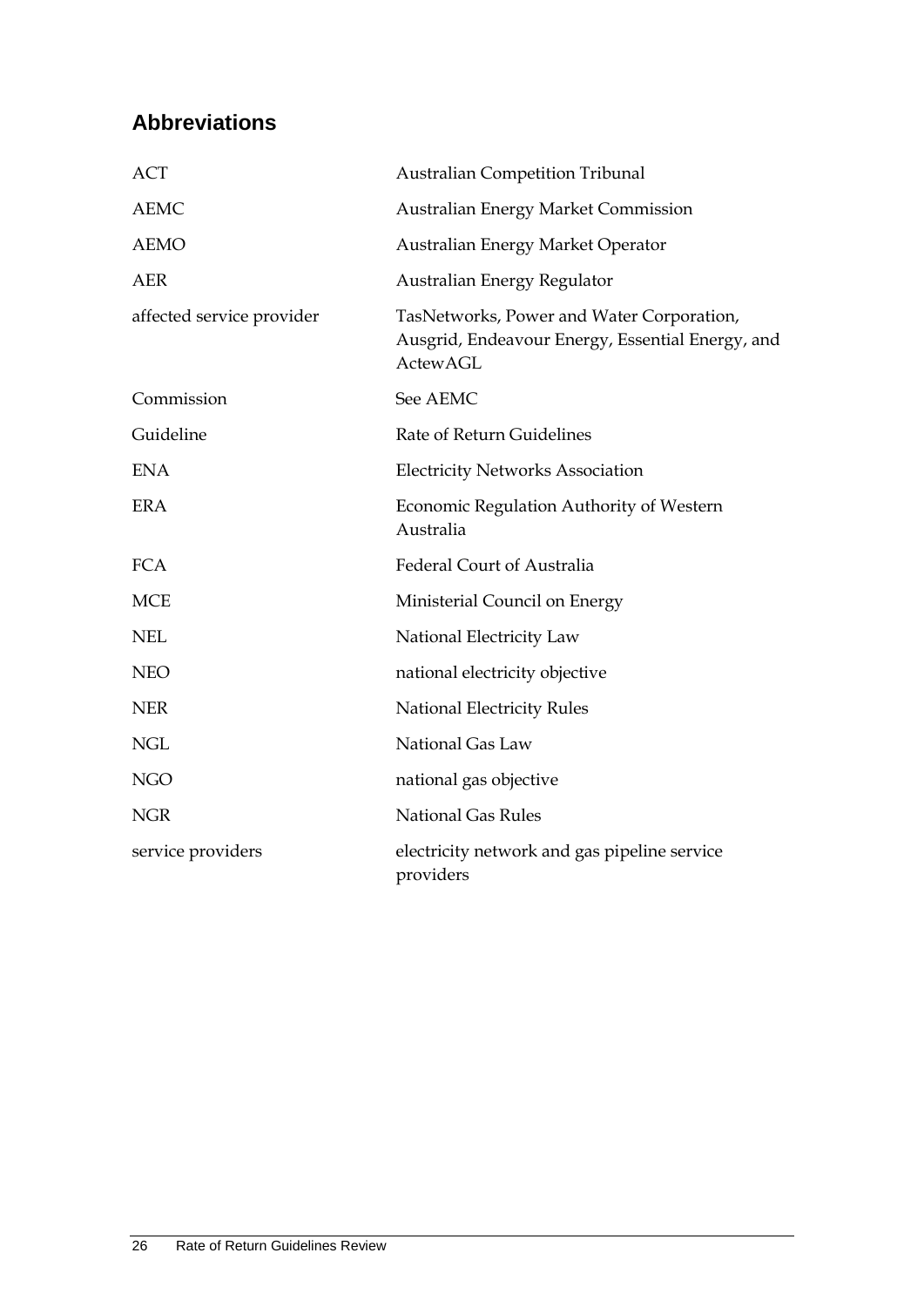# **A Summary of issues raised in submissions**

<span id="page-30-0"></span>

| <b>Stakeholder</b>                                           | <b>Issue</b>                                                                                                                                                                                                                                                                                                                                                                                                                                                                                                                                              | <b>Commission response</b>                                                                                                                                                                                                                                                                                                                         |
|--------------------------------------------------------------|-----------------------------------------------------------------------------------------------------------------------------------------------------------------------------------------------------------------------------------------------------------------------------------------------------------------------------------------------------------------------------------------------------------------------------------------------------------------------------------------------------------------------------------------------------------|----------------------------------------------------------------------------------------------------------------------------------------------------------------------------------------------------------------------------------------------------------------------------------------------------------------------------------------------------|
| DBP (p. 4), Darach Energy Consulting Services (pp.<br>$2-15$ | DBP indicated that the Rate of Return Guideline<br>review should incorporate a specific review of<br>inflation and the use of default parameters for all<br>service providers.<br>Darach Energy Consulting indicated that the next<br>Guideline should incorporate a broader review<br>which includes the purpose of the Guideline, the<br>effectiveness of the NER, NGR, NEL and NGL. It<br>also suggests that the 2 year review deadline<br>extension should be used collect additional data to<br>better inform that regulatory determination process. | The issues raised by stakeholders relate either to<br>specific content within the Rate of Return Guideline,<br>or the broader regulatory determination process.<br>This rule change process is about extending the<br>guideline review process in light of the outstanding<br>FCA matters. Accordingly, the issues raised are not<br>within scope. |
| Ausgrid (p. 1)                                               | Ausgrid recommended that an additional 2-3 week<br>extension be considered for the publication of this<br>final rule determination in order to allow for further<br>consultation.                                                                                                                                                                                                                                                                                                                                                                         | The Commission considered that the final rule<br>determination could be made within the timeframes<br>allotted. A two week extensions had already been<br>granted to better consider submissions to the<br>consultation paper.                                                                                                                     |
| Essential Energy (p. 1)                                      | Essential Energy suggested that the Commission's<br>preferred transitional provisions be updated to<br>ensure that the 2013 Guideline also applies to<br>subsequent merits or judicial review processes for<br>affected service providers.                                                                                                                                                                                                                                                                                                                | The Commission understands that any merits or<br>judicial review processes would consider the<br>relevant information at the time of the AER's<br>determination. Accordingly, the Commission does<br>not consider it necessary to include this in<br>transitional provisions.                                                                      |
| Endeavour Energy (p. 1)                                      | Endeavour Energy view that consideration should<br>be given to better align the timing of all service<br>providers' regulatory processes to ensure that the<br>timing issues can be resolved.                                                                                                                                                                                                                                                                                                                                                             | This rule change process is about extending the<br>guideline review process in light of the outstanding<br>FCA matters. Accordingly, the issues raised are not<br>within scope.                                                                                                                                                                    |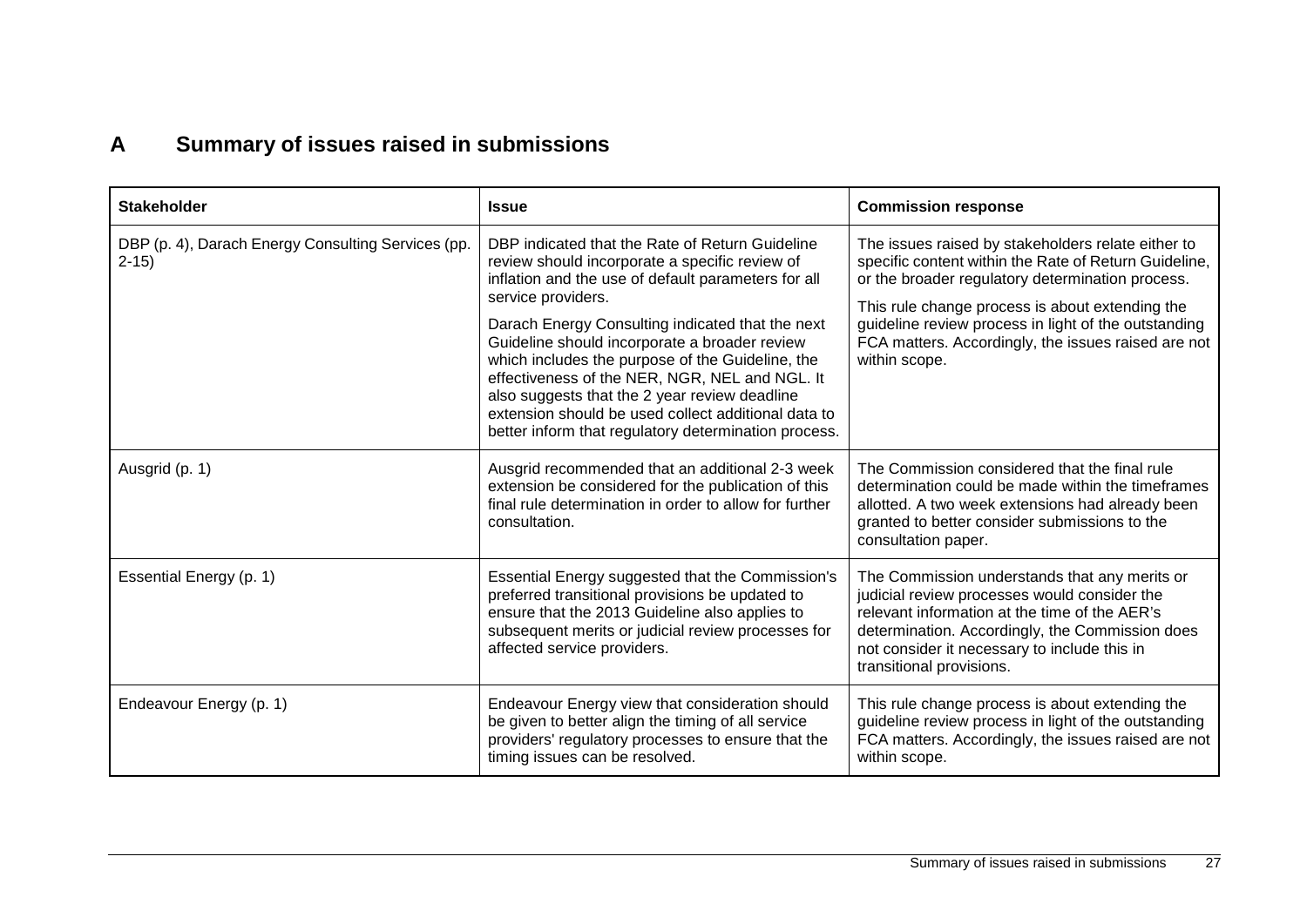# <span id="page-31-0"></span>**B Legal requirements under the NEL and NGL**

This appendix sets out the relevant legal requirements under the NEL and the NGL for the Commission to make this final rule determination.

### <span id="page-31-1"></span>**B.1 Final rule determination**

In accordance with ss.102 and 103 of the NEL and ss. 311 and 313 of the NGL, the Commission has made final rules and this accompanying final rule determination in relation to the rules proposed by the AER.[74](#page-31-4)

The Commission's reasons for making these final rules and this final rule determination are set out in Chapters 3 to 5.

The National Electricity Amendment (*Rate of Return Guidelines Review*) Rule 2016 No. 9 and National Gas Amendment (Rate of Return Guidelines Review) Rule 2016 No. 2 are published with this final rule determination. These rules commence on 20 October 2016. The rules are the same as the rules proposed by the proponent with additional transitional provisions in the NER. The key features of the final rules are described in section 2.4.

### <span id="page-31-2"></span>**B.2 Commission's considerations**

In assessing the rule change request the Commission considered:

- the Commission's powers under the NEL and NGL to make the rules;
- the rule change request;
- submissions received during consultation; and
- the Commission's analysis as to the ways in which the proposed rules will or are likely to, contribute to the achievement of the NEO and NGO.

There is no relevant Ministerial Council on Energy (MCE) statement of policy principles for this rule change request.[75](#page-31-5)

### <span id="page-31-3"></span>**B.3 Commission's power to make the rule**

The Commission is satisfied that the rules fall within the subject matter about which the Commission may make rules. The final rules falls within s. 34 of the NEL and s. 74 of the NGL as they relate to the activities of persons (including registered participants) participating in the national electricity and gas markets, or involved in the operation of the national electricity and gas systems.

Further, the final rule under the NER falls within the matters set out in Schedule 1 to the NEL as it relates to transmission and distribution system revenue and pricing because it

<span id="page-31-4"></span><sup>74</sup> Under s. 103 (3) of the NEL the rule that is made in accordance with s. 103(1) need not be the same as the draft of the proposed rule to which a notice under s. 95 relates or the draft of a rule contained in a draft rule determination.

<span id="page-31-5"></span><sup>75</sup> Under s. 33 of the NEL the Commission must have regard to any relevant MCE statement of policy principles in making a rule.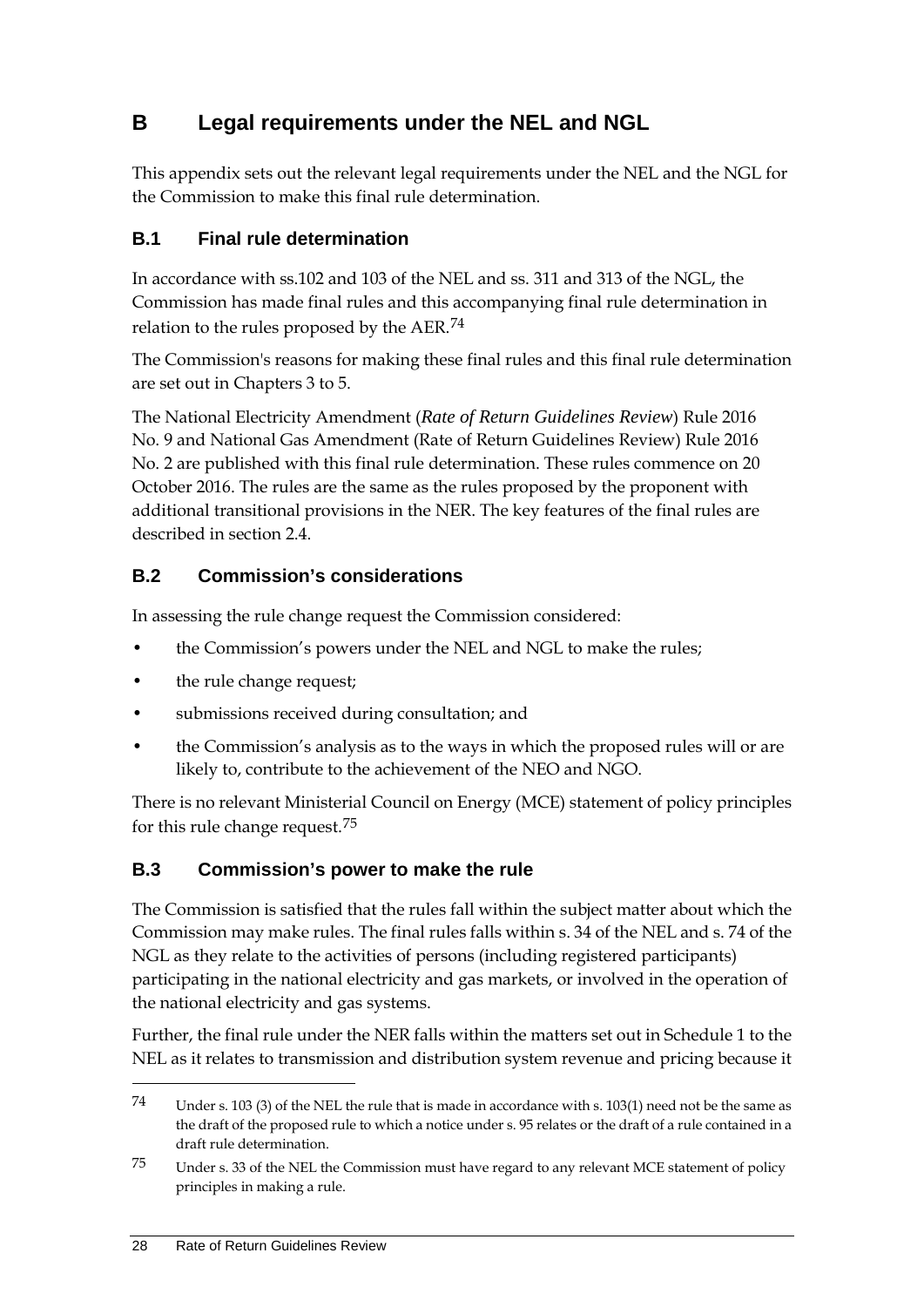relates to the regulatory determination process for transmission and distribution network service providers, and regulatory economic methodologies. In addition, the final rule under the NGR falls within the matters set out in Schedule 1 to the NGL as it relates to regulatory economic methodologies, and economic regulatory function or powers of the AER, because it relates to the regulatory access arrangement processes for distribution pipeline service providers.

### <span id="page-32-0"></span>**B.4 Other requirements under the NEL and NGL**

In applying the rule making test in s. 88 of the NEL and s. 291 of the NGL, the Commission has:

- taken into account the revenue and pricing principles as required under s. 88B of the NEL as the rule change request relates to the regulatory determination process for transmission and distribution network service providers,, and regulatory economic methodologies; and
- taken into account the revenue and pricing principles as required under s. 293 of the NGL as the rule change request relates to regulatory economic methodologies, and economic regulatory function or powers of the AER .

The form of regulation factors do not apply to this rule change request, and therefore the Commission has not been obliged to take them into account.

The National Gas Amendment (Rate of Return Guidelines Review) Rule 2016 No. 2 applies in Western Australia as it falls within the subject matter about which the Commission may make rules under the *National Gas Access (WA) Act 2009*.

The National Electricity Amendment (Rate of Return Guidelines Review) Rule 2016 No. 9 applies in the Northern Territory because it is an amendment to Chapter 6 of the NER which has been adopted by the Northern Territory.

The *National Electricity (Northern Territory) (National Uniform Legislation) Act 2015* allows for an expanded definition of the national electricity system in the context of the application of the NEO to rules made in respect of the Northern Territory, as well as providing the Commission with the ability to make a differential rule that varies in its terms between the national electricity system and the Northern Territory's local electricity system.

The Commission has considered whether a differential rule is required for the Northern Territory electricity service providers and concluded that it is not required in this instance.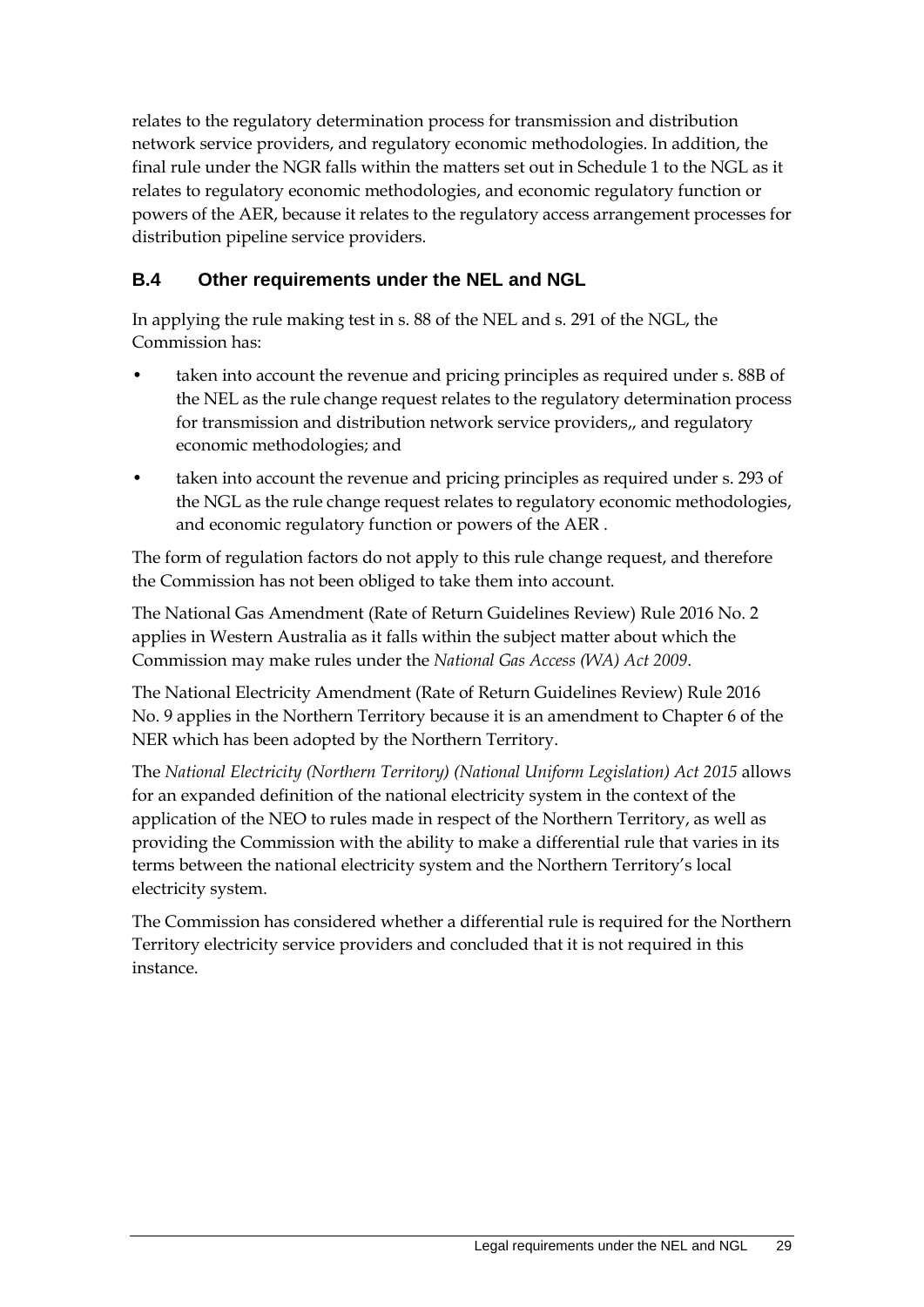# **C AER 7 year project calendar 2015-22: Regulatory determinations**

|                                 |                        | 2016<br>2017                                                |                                                                                                                                                                                                           |                          |           | 2018                   |                                          |           |                            |                   |                                   | 2019                                     |            |  |              |                  |  |                                                      |  |                   |                     |              |
|---------------------------------|------------------------|-------------------------------------------------------------|-----------------------------------------------------------------------------------------------------------------------------------------------------------------------------------------------------------|--------------------------|-----------|------------------------|------------------------------------------|-----------|----------------------------|-------------------|-----------------------------------|------------------------------------------|------------|--|--------------|------------------|--|------------------------------------------------------|--|-------------------|---------------------|--------------|
| <b>Electricity transmission</b> |                        |                                                             | Jan Feb Mar Apr May Jun July Aug Sep Oct Nov <mark>Dec</mark> Jan Feb Mar Apr May Jun July Aug Sep Oct Nov Dec Jan July Aug Sep Oct Nov <mark>Dec</mark> Jan Feb Mar Apr May Jun July Aug Sep Oct Nov Dec |                          |           |                        |                                          |           |                            |                   |                                   |                                          |            |  |              |                  |  |                                                      |  |                   |                     |              |
| <b>VIC</b>                      | <b>AusNet Services</b> | $\ensuremath{\mathsf{PF}}$ $\ensuremath{\mathsf{SUB}}^\ast$ | $DD^*$ $PC^*$                                                                                                                                                                                             | <b>RRP* SUB* CSUB</b>    |           | FD.                    |                                          |           |                            |                   |                                   |                                          |            |  |              |                  |  |                                                      |  | $N(T)$ $N(A)$ $N$ |                     | $-$ PP* $ -$ |
|                                 |                        |                                                             |                                                                                                                                                                                                           |                          |           |                        |                                          |           |                            |                   |                                   |                                          |            |  |              |                  |  |                                                      |  |                   |                     |              |
| <b>NSW</b>                      | TransGrid              |                                                             | ${\sf FM}$                                                                                                                                                                                                |                          | <b>RP</b> |                        | $IP$ $PF$ $SUB*$                         |           | $DD^*$ $PC^*$              |                   | RRP* SUB* CSUB*                   | $\blacksquare$ FD $\blacksquare$         |            |  |              |                  |  |                                                      |  |                   |                     |              |
|                                 |                        |                                                             |                                                                                                                                                                                                           |                          |           |                        |                                          |           |                            |                   |                                   |                                          |            |  |              |                  |  |                                                      |  |                   |                     |              |
| <b>TAS</b>                      | TasNetworks            |                                                             |                                                                                                                                                                                                           | N(T) N(A) <mark>N</mark> |           |                        |                                          | <b>FM</b> |                            |                   | $\ensuremath{\mathsf{RP}}\xspace$ | $\mathsf{IP}=\mathsf{PF}/\mathsf{SUB}^*$ |            |  | $DD^*$ $P^*$ | RRP* SUB* CS JB* |  | $^{\circ}$ FD                                        |  |                   |                     |              |
|                                 |                        |                                                             |                                                                                                                                                                                                           |                          |           |                        |                                          |           |                            |                   |                                   |                                          |            |  |              |                  |  |                                                      |  |                   |                     |              |
| QLD / NSW                       | Directlink             |                                                             |                                                                                                                                                                                                           |                          |           |                        |                                          |           |                            | $N(T)$ $N(A)$ $N$ |                                   |                                          | ${\sf FM}$ |  |              | <b>RP</b>        |  | $\mathsf{IP} = \mathsf{PF} \setminus \mathsf{SUB}^*$ |  |                   | $\mathsf{DD}^*$ PC* | $RRP*$       |
|                                 |                        |                                                             |                                                                                                                                                                                                           |                          |           |                        |                                          |           |                            |                   |                                   |                                          |            |  |              |                  |  |                                                      |  |                   |                     |              |
| QLD                             | Powerlink              | <b>RP</b>                                                   | $\mathsf{IP}=\mathsf{PF}/\mathsf{SUB}^*$                                                                                                                                                                  | $DD^*$ $PC^*$            |           | <b>RRP*</b> SUB* CSUB* | FD.                                      |           |                            |                   |                                   |                                          |            |  |              |                  |  |                                                      |  |                   | $N(T)$ $N(A)$ $N$   |              |
|                                 |                        |                                                             |                                                                                                                                                                                                           |                          |           |                        |                                          |           |                            |                   |                                   |                                          |            |  |              |                  |  |                                                      |  |                   |                     |              |
| <b>SA</b>                       | ElectraNet             |                                                             | ${\sf FM}$                                                                                                                                                                                                |                          | <b>RP</b> |                        | $\mathsf{IP}=\mathsf{PF}/\mathsf{SUB}^*$ |           | $DD^*$ $PC^*$              |                   | RRP* SUB* CSUB*                   | FD                                       |            |  |              |                  |  |                                                      |  |                   |                     |              |
|                                 |                        |                                                             |                                                                                                                                                                                                           |                          |           |                        |                                          |           |                            |                   |                                   |                                          |            |  |              |                  |  |                                                      |  |                   |                     |              |
| VIC / SA                        | Murraylink             |                                                             | ${\sf FM}$                                                                                                                                                                                                |                          | RP        |                        | $\mathsf{IP}=\mathsf{PF}/\mathsf{SUB}^*$ |           | $\mathsf{DD}^*$ -PC $^*$ - |                   | RRP* SUB* CSUB*                   | $^{\circ}$ FD $^{\circ}$                 |            |  |              |                  |  |                                                      |  |                   |                     |              |